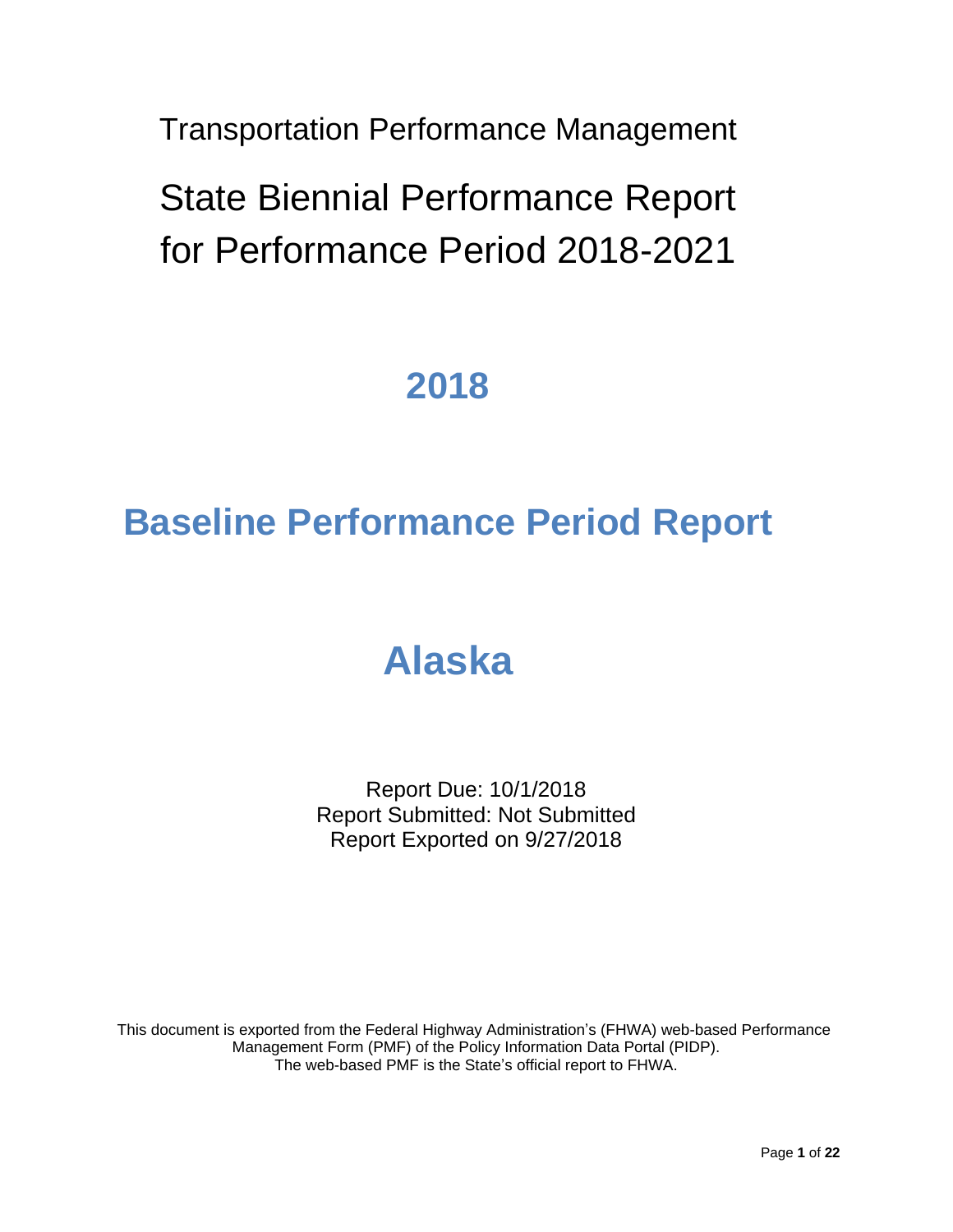#### **State Contact:**

| Name                | : Carolyn Morehouse            |
|---------------------|--------------------------------|
| <b>Phone number</b> | : 9074658140                   |
| Email               | : carolyn.morehouse@alaska.gov |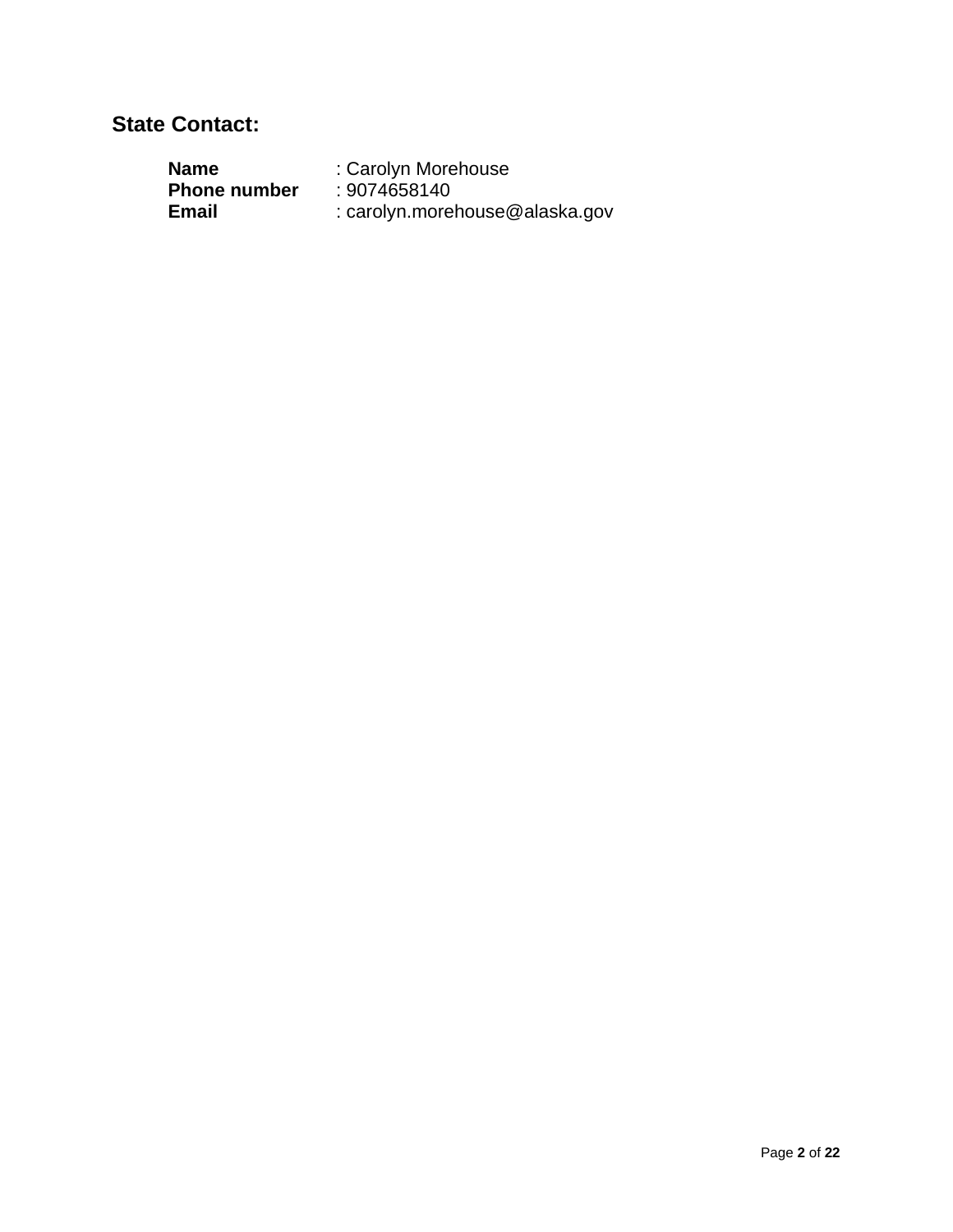| <b>Performance Measures</b>                                                                     | <b>Baseline</b> | 2-Year<br><b>Target</b> | 4-Year<br><b>Target</b> |
|-------------------------------------------------------------------------------------------------|-----------------|-------------------------|-------------------------|
| Percentage of Pavements of the Interstate System in Good<br><b>Condition</b>                    |                 |                         | 20.0%                   |
| Percentage of Pavements of the Interstate System in Poor<br><b>Condition</b>                    |                 |                         | 10.0%                   |
| Percentage of Pavements of the Non-Interstate NHS in Good<br><b>Condition</b>                   | 35.6%           | 15.0%                   | 15.0%                   |
| Percentage of Pavements of the Non-Interstate NHS in Poor<br><b>Condition</b>                   | 29.9%           | 15.0%                   | 15.0%                   |
| Percentage of NHS Bridges Classified as in Good Condition                                       | 39.4%           | 40.0%                   | 40.0%                   |
| Percentage of NHS Bridges Classified as in Poor Condition                                       | 6.4%            | 10.0%                   | 10.0%                   |
| Percent of the Person-Miles Traveled on the Interstate That<br><b>Are Reliable</b>              | 95.5%           | 92.0%                   | 92.0%                   |
| Percent of the Person-Miles Traveled on the Non-Interstate<br><b>NHS That Are Reliable</b>      |                 |                         | 70.0%                   |
| <b>Truck Travel Time Reliability (TTTR) Index</b>                                               | 1.84            | 2.00                    | 2.00                    |
| Annual Hours of Peak Hour Excessive Delay Per Capita:<br><b>Urbanized Area 1</b>                |                 |                         |                         |
| Annual Hours of Peak Hour Excessive Delay Per Capita:<br><b>Urbanized Area 2</b>                |                 |                         |                         |
| Percent of Non-Single Occupancy Vehicle (Non-SOV) Travel:<br><b>Urbanized Area 1</b>            |                 |                         |                         |
| Percent of Non-Single Occupancy Vehicle (Non-SOV) Travel:<br><b>Urbanized Area 2</b>            |                 |                         |                         |
| <b>Total Emission Reductions: PM2.5</b>                                                         | 400.600         | 0.050                   | 0.050                   |
| <b>Total Emission Reductions: NOx</b>                                                           | 4663.000        | 0.050                   | 0.050                   |
| <b>Total Emission Reductions: VOC</b>                                                           |                 |                         |                         |
| <b>Total Emission Reductions: PM10</b>                                                          | 1943.000        | 2.000                   | 4.000                   |
| <b>Total Emission Reductions: CO</b>                                                            | 5023.000        | 20.000                  | 40.000                  |
| Percent change in tailpipe CO2 emissions on the NHS<br>compared to the calendar year 2017 level |                 |                         |                         |

## **Summary of Performance Measures and Targets**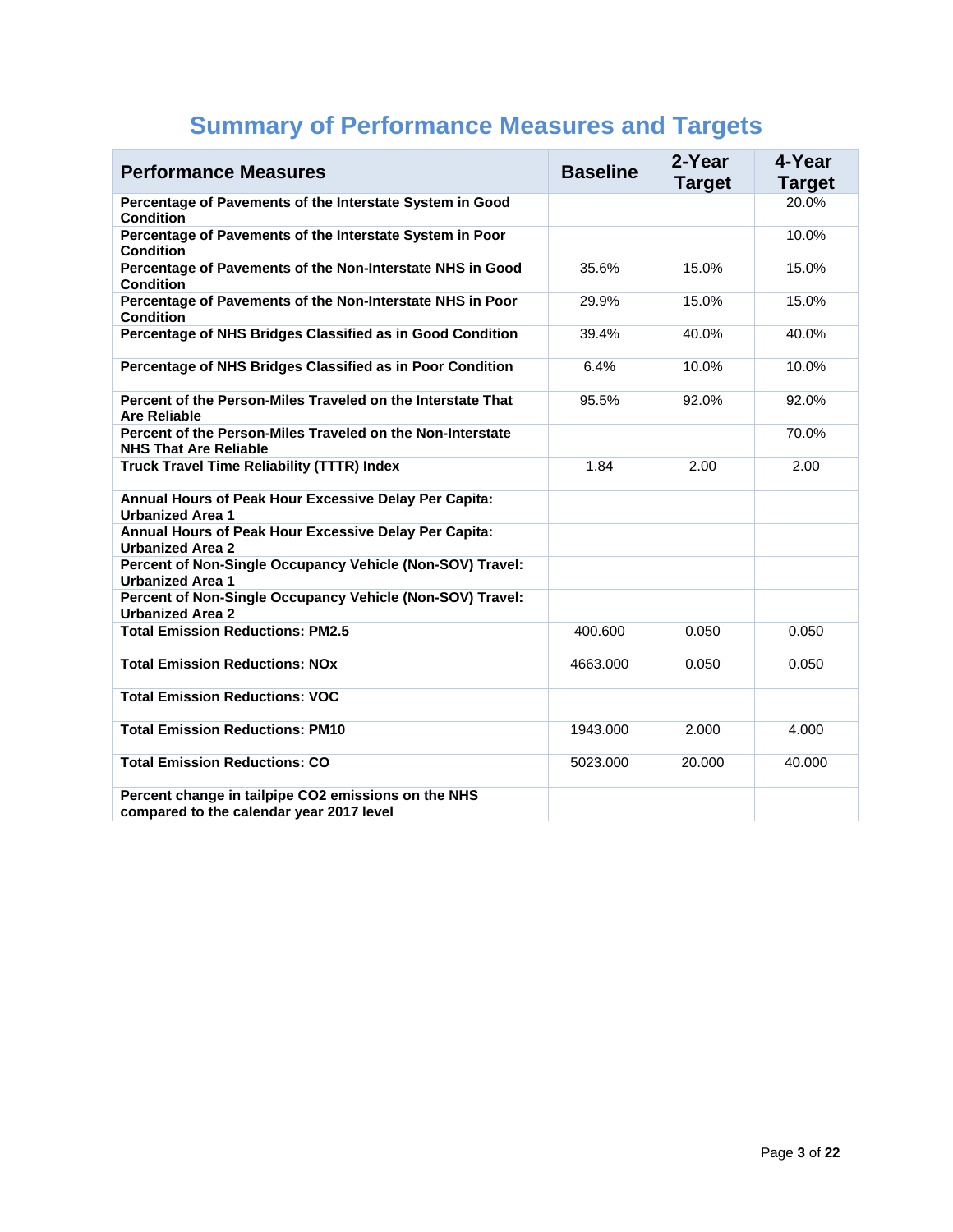## **Overview**

|                | <b>OVERVIEW SECTION 1</b>                                                                                                                                                                                                                                                                                                                                                                     |                                                                                                                                                                                                                                                                 |  |  |
|----------------|-----------------------------------------------------------------------------------------------------------------------------------------------------------------------------------------------------------------------------------------------------------------------------------------------------------------------------------------------------------------------------------------------|-----------------------------------------------------------------------------------------------------------------------------------------------------------------------------------------------------------------------------------------------------------------|--|--|
| O <sub>1</sub> | Please provide a description of how the State DOT is coordinating<br>with relevant MPOs in target selection. [23 CFR 490.105(e)(2)]<br>(Optional)                                                                                                                                                                                                                                             | State of Alaska has two MPOs.<br>Representatives from the MPOs<br>were involved in our target setting<br>development for all federal<br>performance measures. There is a<br>MOU between the state and each<br>MPO that further describes this<br>coordination.  |  |  |
| 02             | Please discuss how the established targets provided in this<br>performance report supports expectations documented in longer<br>range plans, such as the State asset management plan required by<br>23 U.S.C. 119(e) and the long-range statewide transportation plan.<br>[23 CFR 490.107(b)(1)(ii)(C)]                                                                                       | State of Alaska LRTP effective<br>December 2016 and revised May<br>2018 included the performance<br>measures and preliminary targets<br>for bridges and pavements. The<br>state's TAMP includes the 2-, 4-<br>and 10-year targets for bridges and<br>pavements. |  |  |
| <b>O3</b>      | Please use this space to provide any general comments that may<br>assist FHWA in its review of your submission. You can use this<br>space to provide greater context for your targets and baseline<br>condition/performance, provide additional background detail or<br>clarification, note any assumptions, or discuss complications. This<br>text may be shared verbatim online. (Optional) |                                                                                                                                                                                                                                                                 |  |  |
|                | <b>OVERVIEW SECTION 2</b>                                                                                                                                                                                                                                                                                                                                                                     |                                                                                                                                                                                                                                                                 |  |  |
| Ο4             | Who should FHWA contact with questions?                                                                                                                                                                                                                                                                                                                                                       | Carolyn Morehouse                                                                                                                                                                                                                                               |  |  |
| <b>O5</b>      | What is the phone number for this contact?<br>Please provide 10-digit number (area code and phone number)<br>without formatting. (e.g., 1234567890)                                                                                                                                                                                                                                           | 9074658140                                                                                                                                                                                                                                                      |  |  |
| Ο6             | What is the email address for this contact?                                                                                                                                                                                                                                                                                                                                                   | carolyn.morehouse@alaska.gov                                                                                                                                                                                                                                    |  |  |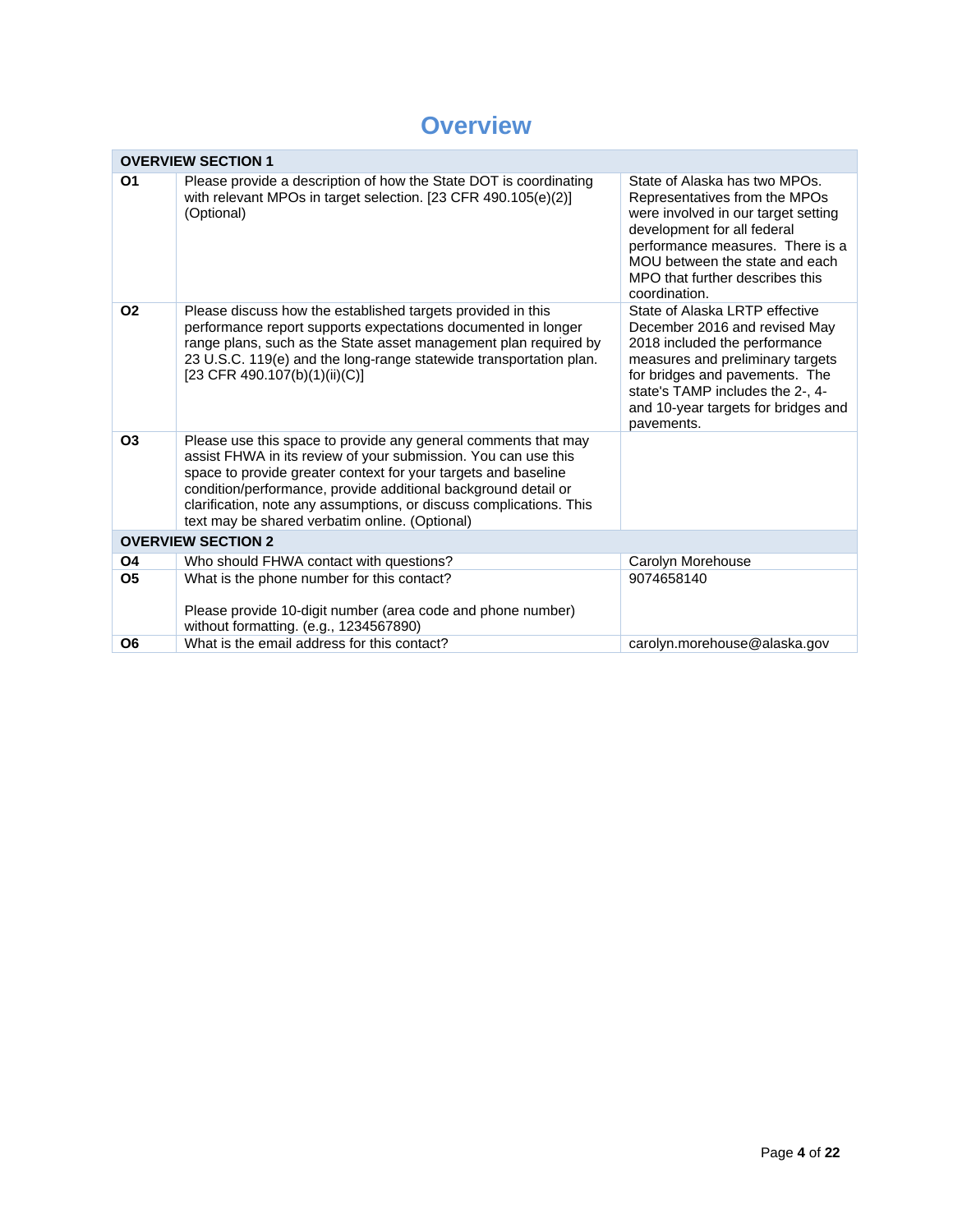#### **Pavement**

| <b>Pavement Performance Overview</b>                                                                      |                                                                                                                                                                                                                                                                                                                                                                                                                                                                                                                                                                                                                                                   |                                                                                                                                                        |
|-----------------------------------------------------------------------------------------------------------|---------------------------------------------------------------------------------------------------------------------------------------------------------------------------------------------------------------------------------------------------------------------------------------------------------------------------------------------------------------------------------------------------------------------------------------------------------------------------------------------------------------------------------------------------------------------------------------------------------------------------------------------------|--------------------------------------------------------------------------------------------------------------------------------------------------------|
| P1                                                                                                        | Please use this space to provide any general comments that may<br>assist FHWA in its review of this part of the submission. You can use<br>this space to provide greater context for your targets and baseline<br>condition, provide additional background detail or clarification, note<br>any assumptions, or discuss complications. This text may be shared<br>verbatim online. (Optional)                                                                                                                                                                                                                                                     |                                                                                                                                                        |
|                                                                                                           | Statewide Performance Target for the Percentage of Pavements of the Interstate System in Good Condition                                                                                                                                                                                                                                                                                                                                                                                                                                                                                                                                           |                                                                                                                                                        |
| P <sub>2</sub>                                                                                            | Please provide the 4-year target for the statewide percentage of<br>pavements of the Interstate System in Good condition that the State<br>DOT has established for the 2018-2021 Performance Period. [23<br>CFR 490.107(b)(1)(ii)(A)] Target should reflect expected condition by<br>the end of 2021.<br>Target must be reported to the nearest tenth of a percent. [23 CFR<br>490.101 (Target definition) & 23 CFR 490.313(f)] Enter 86.5% as<br>86.5.                                                                                                                                                                                           | 20.0                                                                                                                                                   |
|                                                                                                           | Notes: For the first performance period only, baseline condition and<br>2-year targets are not required for the Pavements on the Interstate<br>System measures. [23 CFR 490.105(e)(7)]                                                                                                                                                                                                                                                                                                                                                                                                                                                            |                                                                                                                                                        |
| P <sub>3</sub>                                                                                            | Please provide a discussion, to the maximum extent practicable, of<br>the basis for the 4-year target established for the 2018-2021<br>Performance Period for the statewide percentages of pavements of<br>the Interstate System in Good condition. [23 CFR<br>490.107(b)(1)(ii)(A)]                                                                                                                                                                                                                                                                                                                                                              | The targets are based on historical<br>data trends and influences of<br>identified external factors. This is<br>further discussed in Alaska's<br>TAMP. |
|                                                                                                           | Statewide Performance Target for the Percentage of Pavements of the Interstate System in Poor Condition                                                                                                                                                                                                                                                                                                                                                                                                                                                                                                                                           |                                                                                                                                                        |
| P <sub>4</sub>                                                                                            | Please provide the 4-year target for the statewide percentage of<br>pavements of the Interstate System in Poor condition that the State<br>DOT has established for the 2018-2021 Performance Period. [23<br>CFR 490.107(b)(1)(ii)(A)] Target should reflect expected condition by<br>the end of 2021.<br>Target must be reported to the nearest tenth of a percent. [23 CFR<br>490.101 (Target definition) & 23 CFR 490.313(f)] Enter 86.5% as<br>86.5.<br>Notes: For the first performance period only, baseline condition and<br>2-year targets are not required for the Pavements on the Interstate<br>System measures. [23 CFR 490.105(e)(7)] | 10.0                                                                                                                                                   |
| P <sub>5</sub>                                                                                            | Please provide a discussion, to the maximum extent practicable, of<br>the basis for the 4-year target established for the 2018-2021<br>Performance Period for the statewide percentages of pavements of<br>the Interstate System in Poor condition. [23 CFR 490.107(b)(1)(ii)(A)]                                                                                                                                                                                                                                                                                                                                                                 | The targets are based on historical<br>data trends and influences of<br>identified external factors. This is<br>further discussed in Alaska's<br>TAMP. |
| Statewide Performance Target for the Percentage of Pavements of the Non-Interstate NHS in Good Condition. |                                                                                                                                                                                                                                                                                                                                                                                                                                                                                                                                                                                                                                                   |                                                                                                                                                        |
|                                                                                                           | Note: For the first performance period only, the overall condition for all Non-Interstate NHS pavement types<br>will use IRI only (or PSR values for road sections where speed is less than 40 mph). [23 CFR 490.313(e)]                                                                                                                                                                                                                                                                                                                                                                                                                          |                                                                                                                                                        |
| P <sub>6</sub>                                                                                            | Baseline statewide percentage of pavements of the Non-Interstate<br>NHS in Good condition. [23 CFR 490.107(b)(1)(ii)(B)] For the first<br>performance period, FHWA has calculated this value using IRI only<br>(or PSR values for road sections where speed is less than 40 mph).<br>$[23$ CFR 490.313(e)]<br>The data submitted must cover the condition derived from the latest<br>data collected through the beginning date of the performance period<br>specified in 23 CFR 490.105(e)(4)(i). [23 CFR 490.107(b)(1)(ii)]                                                                                                                      | 35.6                                                                                                                                                   |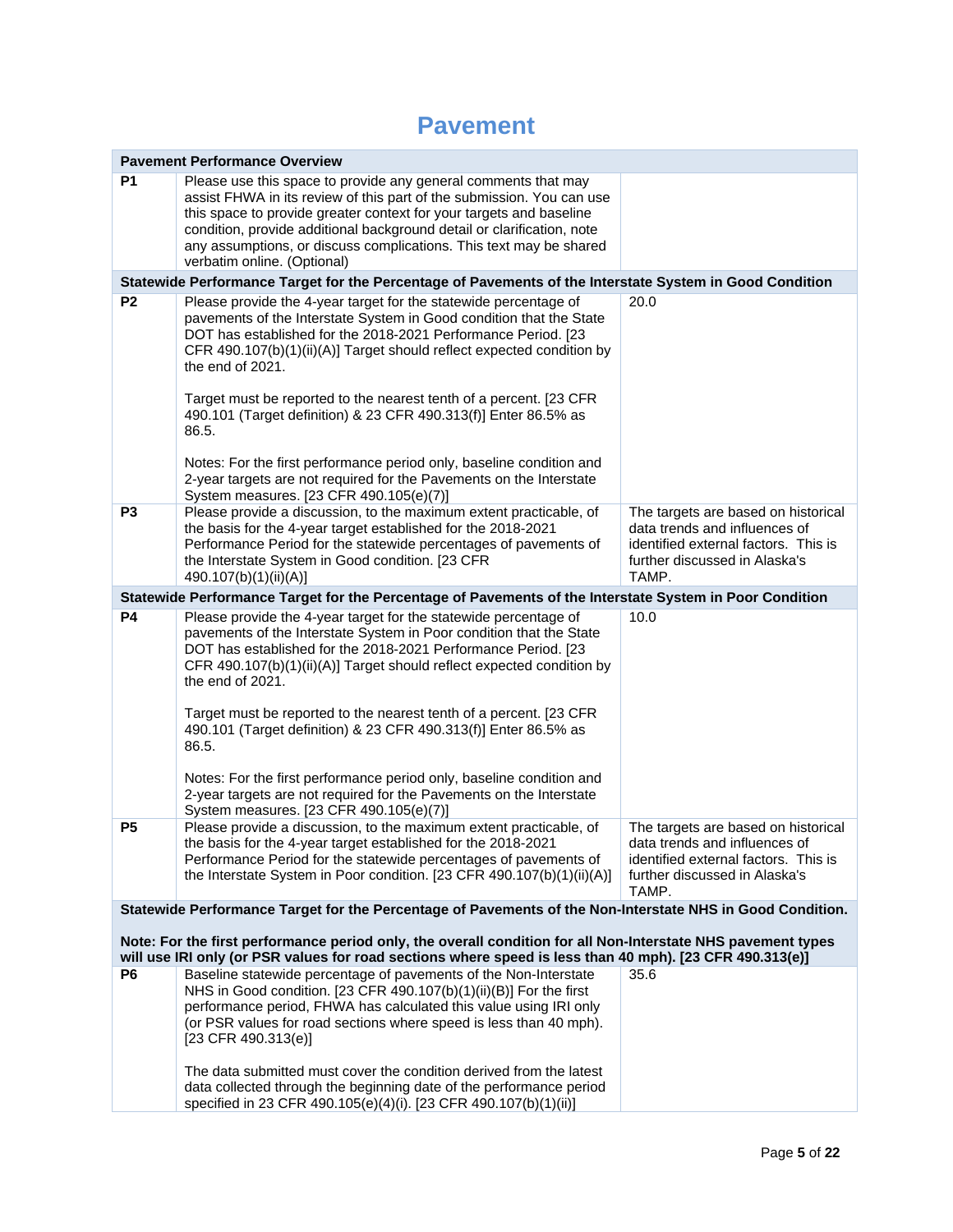| P7              | The data must be reported to the nearest tenth of a percent.<br>Please provide the 2-year target for the statewide percentage of<br>pavements of the Non-Interstate NHS in Good condition that the<br>State DOT has established for the 2018-2021 Performance Period.<br>[23 CFR 490.107(b)(1)(ii)(A)] Target should reflect expected<br>condition by the end of 2019.<br>Target must be reported to the nearest tenth of a percent. [23 CFR<br>490.101 (Target definition) & 23 CFR 490.313(f)] Enter 86.5% as<br>86.5.                                                                      | 15.0                                                                                                                                                   |
|-----------------|-----------------------------------------------------------------------------------------------------------------------------------------------------------------------------------------------------------------------------------------------------------------------------------------------------------------------------------------------------------------------------------------------------------------------------------------------------------------------------------------------------------------------------------------------------------------------------------------------|--------------------------------------------------------------------------------------------------------------------------------------------------------|
| P <sub>8</sub>  | Please provide the 4-year target for the statewide percentage of<br>pavements of the Non-Interstate NHS in Good condition that the<br>State DOT has established for the 2018-2021 Performance Period.<br>[23 CFR 490.107(b)(1)(ii)(A)] Target should reflect expected<br>condition by the end of 2021.<br>Target must be reported to the nearest tenth of a percent. [23 CFR<br>490.101 (Target definition) & 23 CFR 490.313(f)] Enter 86.5% as<br>86.5.                                                                                                                                      | 15.0                                                                                                                                                   |
| P <sub>9</sub>  | Please provide a discussion, to the maximum extent practicable, on<br>the basis for the 2-year and 4-year targets established for the 2018-<br>2021 Performance Period for the statewide percentages of<br>pavements of the Non-Interstate NHS in Good condition. [23 CFR<br>490.107(b)(1)(ii)(A)]                                                                                                                                                                                                                                                                                            | The targets are based on historical<br>data trends and influences of<br>identified external factors. This is<br>further discussed in Alaska's<br>TAMP. |
|                 | Statewide Performance Target for the Percentage of Pavements of the Non-Interstate NHS in Poor Condition.<br>Note: For the first performance period only, the overall condition for all Non-Interstate NHS pavement types<br>will use IRI only (or PSR values for road sections where speed is less than 40 mph). [23 CFR 490.313(e)]                                                                                                                                                                                                                                                         |                                                                                                                                                        |
| P <sub>10</sub> | Baseline statewide percentage of pavements of the Non-Interstate<br>NHS in Poor condition. [23 CFR 490.107(b)(1)(ii)(B)] For the first<br>performance period, FHWA has calculated this value using IRI, only<br>(or PSR values for road sections where speed is less than 40 mph).<br>$[23$ CFR 490.313(e)]<br>The data submitted must cover the condition derived from the latest<br>data collected through the beginning date of the performance period<br>specified in 23 CFR 490.105(e)(4)(i). [23 CFR 490.107(b)(1)(ii)]<br>The data must be reported to the nearest tenth of a percent. | 29.9                                                                                                                                                   |
| P11             | Please provide the 2-year target for the statewide percentage of<br>pavements of the Non-Interstate NHS in Poor condition that the<br>State DOT has established for the 2018-2021 Performance Period.<br>[23 CFR 490.107(b)(1)(ii)(A)] Target should reflect expected<br>condition by the end of 2019.<br>Target must be reported to the nearest tenth of a percent. [23 CFR<br>490.101 (Target definition) & 23 CFR 490.313(f)] Enter 86.5% as<br>86.5.                                                                                                                                      | 15.0                                                                                                                                                   |
| P12             | Please provide the 4-year target for the statewide percentage of<br>pavements of the Non-Interstate NHS in Poor condition that the<br>State DOT has established for the 2018-2021 Performance Period.<br>[23 CFR 490.107(b)(1)(ii)(A)] Target should reflect expected<br>condition by the end of 2021.<br>Target must be reported to the nearest tenth of a percent. [23 CFR<br>490.101 (Target definition) & 23 CFR 490.313(f)] Enter 86.5% as<br>86.5.                                                                                                                                      | 15.0                                                                                                                                                   |
| P <sub>13</sub> | Please provide a discussion, to the maximum extent practicable, of<br>the basis for the 2-year and 4-year targets established for the 2018-<br>2021 Performance Period for the statewide percentages of<br>pavements of the Non-Interstate NHS in Poor condition. [23 CFR                                                                                                                                                                                                                                                                                                                     | The targets are based on historical<br>data trends and influences of<br>identified external factors. This is<br>further discussed in Alaska's          |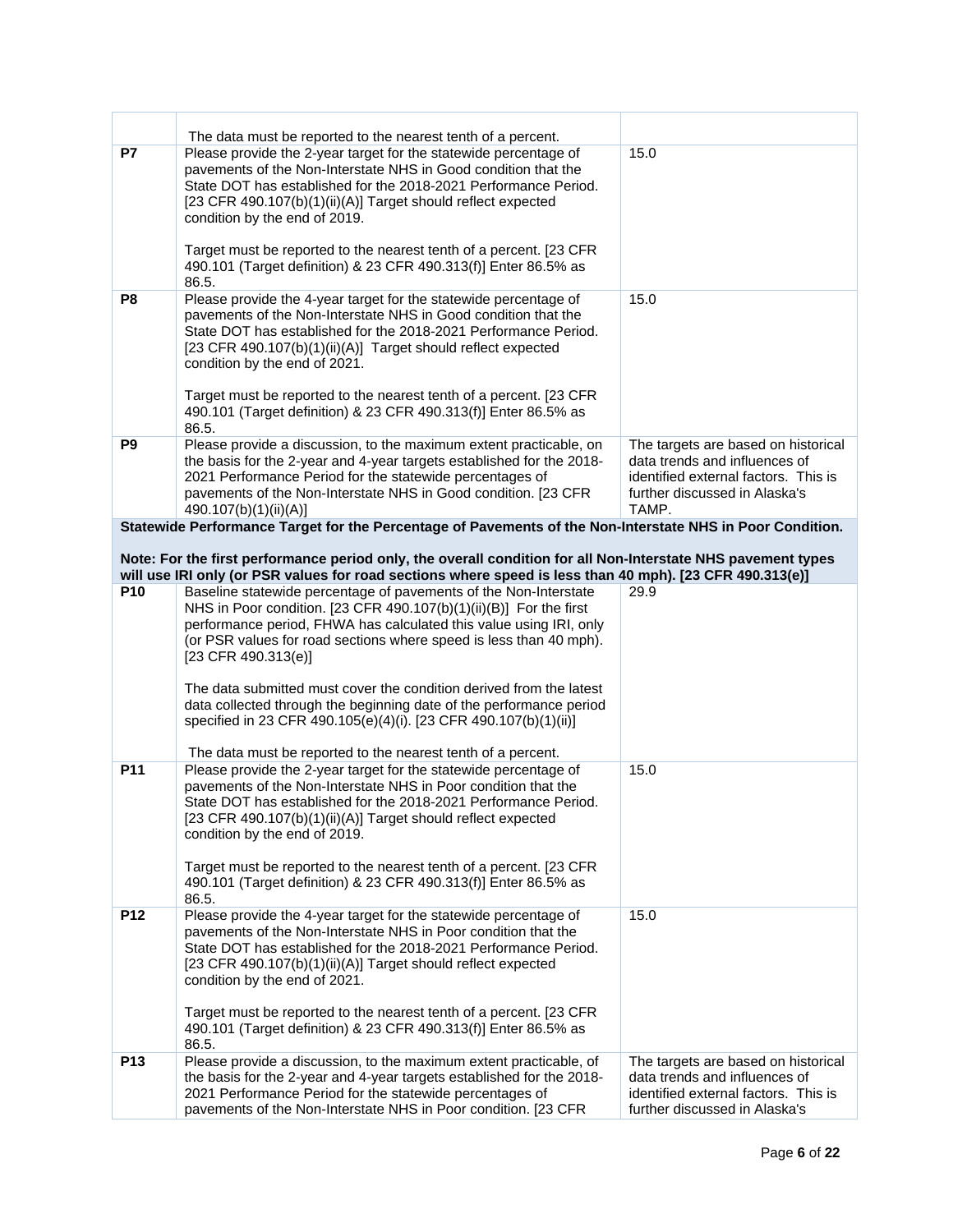|                 | 490.107(b)(1)(ii)(A)]                                                                                                                             | TAMP. |
|-----------------|---------------------------------------------------------------------------------------------------------------------------------------------------|-------|
|                 | The line above marks the end of the required reporting. Everything below this line is related to optional                                         |       |
| targets.        |                                                                                                                                                   |       |
|                 |                                                                                                                                                   |       |
| P <sub>14</sub> | Optional Additional Pavement Performance Target #1 [23 CFR 490.105(e)(3)]                                                                         |       |
|                 | Which measure are you establishing an optional additional target?<br>Percentage of Pavements on the:                                              |       |
| P <sub>15</sub> | Please indicate what area(s) the State DOT is establishing this                                                                                   |       |
|                 | additional target for (UZA stands for Urbanized Area).                                                                                            |       |
|                 |                                                                                                                                                   |       |
|                 | For each measure, a State DOT can only establish one additional                                                                                   |       |
|                 | target for the non-UZA area within their State. They can establish                                                                                |       |
|                 | additional targets for any number and combination of UZAs.                                                                                        |       |
| P16             | If this target is for a single UZA or group of UZAs, please indicate<br>which UZA(s) are included in this target. This field is not applicable if |       |
|                 | the target is for the statewide urbanized area (all UZAs) or the non-                                                                             |       |
|                 | UZA area (Statewide Rural and Small Urban Areas).                                                                                                 |       |
|                 |                                                                                                                                                   |       |
|                 | Please enter the UZA with its official name, state abbreviation, and                                                                              |       |
|                 | then the 5-digit UZA code in parentheses. For example:                                                                                            |       |
|                 | BIRMINGHAM, AL (07786).                                                                                                                           |       |
|                 | For a group of UZAs, please separate them with a semi-colon. For                                                                                  |       |
|                 | Example: BIRMINGHAM, AL (07786); AUBURN, AL (04033).                                                                                              |       |
| <b>P17</b>      | Please provide the current baseline condition for the selected                                                                                    |       |
|                 | measure in this target area. [23 CFR 490.107(b)(1)(ii)(B)]                                                                                        |       |
|                 |                                                                                                                                                   |       |
|                 | The data submitted must cover the condition derived from the latest<br>data collected through the beginning date of the performance period        |       |
|                 | specified in 23 CFR 490.105(e)(4)(i). [23 CFR 490.107(b)(1)(ii)]                                                                                  |       |
|                 |                                                                                                                                                   |       |
|                 | The data must be reported to the nearest tenth of a percent. [23 CFR                                                                              |       |
|                 | 490.101 (Target definition) & 23 CFR 490.313(f)] Enter 86.5% as                                                                                   |       |
|                 | 86.5.                                                                                                                                             |       |
|                 | Notes: For the first performance period only, baseline condition and                                                                              |       |
|                 | 2-year targets are not required for the Pavements on the Interstate                                                                               |       |
|                 | System measures. [23 CFR 490.105(e)(7)]                                                                                                           |       |
|                 |                                                                                                                                                   |       |
|                 | For the first performance period only, baseline condition for the all                                                                             |       |
|                 | pavements on the non-Interstate NHS should be based on an overall<br>condition using IRI only (or PSR values for road sections where              |       |
|                 | speed is less than 40 mph). [23 CFR 490.313(e)]                                                                                                   |       |
| P18             | Please provide the 2-year target for the selected measure in this                                                                                 |       |
|                 | target area that the State DOT has established for the 2018-2021                                                                                  |       |
|                 | Performance Period. [23 CFR 490.107(b)(1)(ii)(A)] Target should                                                                                   |       |
|                 | reflect expected condition by the end of 2019.                                                                                                    |       |
|                 | Target must be reported to the nearest tenth of a percent. [23 CFR                                                                                |       |
|                 | 490.101 (Target definition) & 23 CFR 490.313(f)] Enter 86.5% as                                                                                   |       |
|                 | 86.5.                                                                                                                                             |       |
|                 |                                                                                                                                                   |       |
|                 | Notes: For the first performance period only, baseline condition and                                                                              |       |
|                 | 2-year targets are not required for the Pavements on the Interstate                                                                               |       |
| P <sub>19</sub> | System measures. [23 CFR 490.105(e)(7)]<br>Please provide the 4-year target for the selected measure in the                                       |       |
|                 | target area that the State DOT has established for the 2018-2021                                                                                  |       |
|                 | Performance Period. [23 CFR 490.107(b)(1)(ii)(A)] Target should                                                                                   |       |
|                 | reflect expected condition by the end of 2021.                                                                                                    |       |
|                 |                                                                                                                                                   |       |
|                 | Target must be reported to the nearest tenth of a percent. [23 CFR                                                                                |       |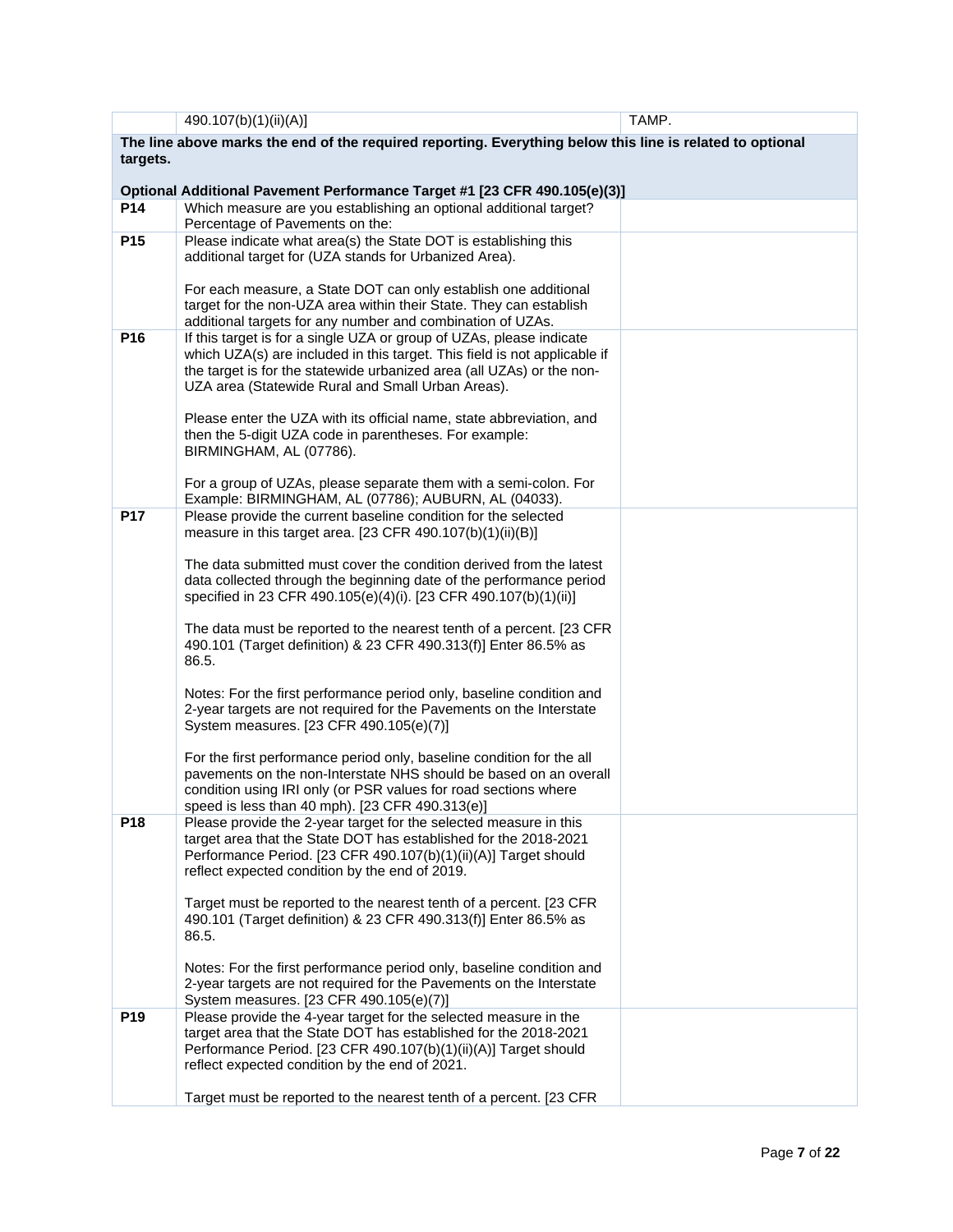|            | 490.101 (Target definition) & 23 CFR 490.313(f)] Enter 86.5% as<br>86.5.                                                                                                                                                                                                                                                                                            |  |
|------------|---------------------------------------------------------------------------------------------------------------------------------------------------------------------------------------------------------------------------------------------------------------------------------------------------------------------------------------------------------------------|--|
| <b>P20</b> | Please provide a discussion, to the maximum extent practicable, of<br>the basis for the 2-year and 4-year targets established for the 2018-<br>2021 Performance Period for the selected measure in the target<br>area. [23 CFR 490.107(b)(1)(ii)(A)] Include the source of the<br>urbanized dataset used to establish the targets. [23 CFR<br>490.107(b)(1)(ii)(D)] |  |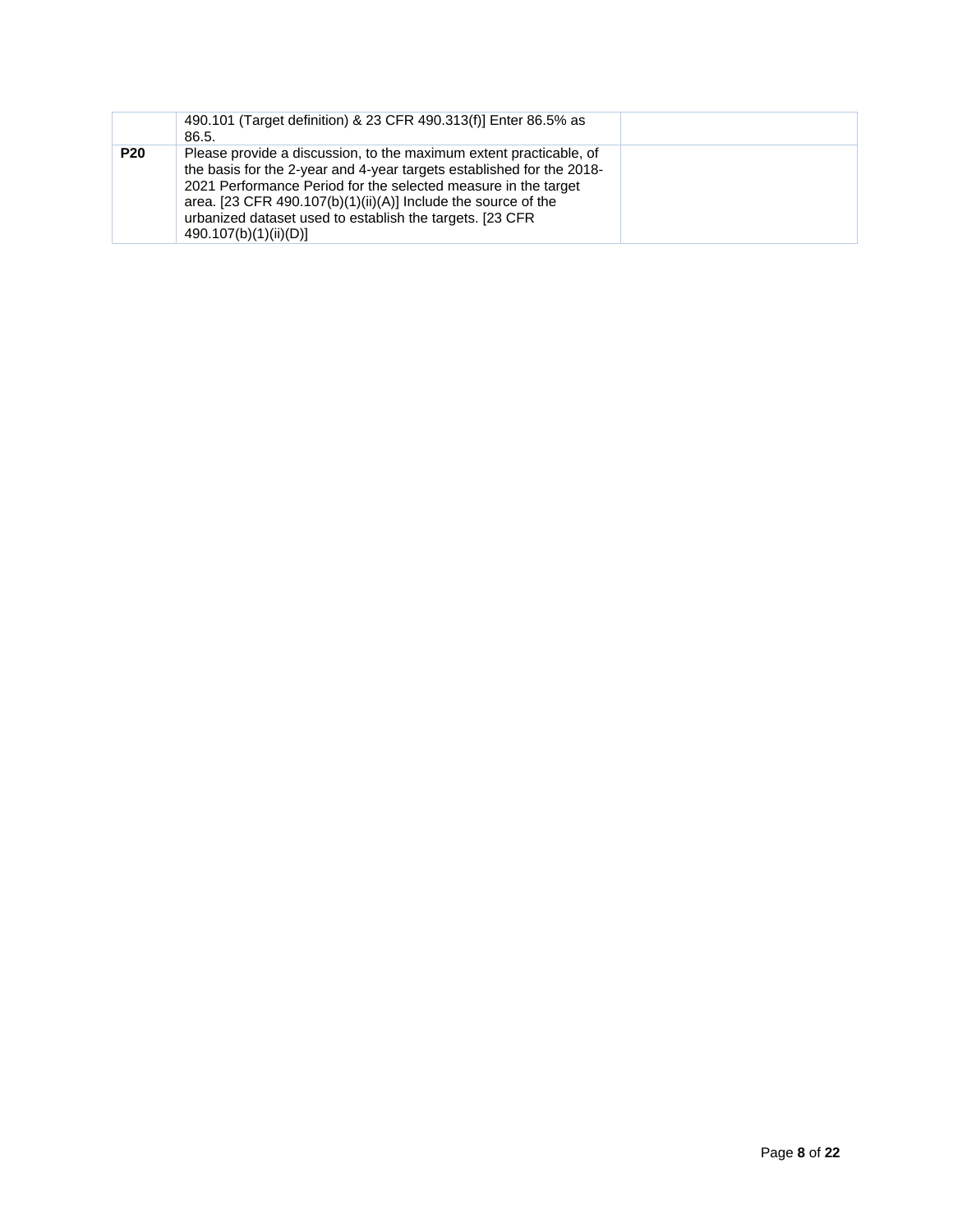## **Bridge**

|           | <b>Bridge Performance Overview</b>                                                                                                                                                                                                                                                                                                                                                                                                                                 |                                                                                                                            |
|-----------|--------------------------------------------------------------------------------------------------------------------------------------------------------------------------------------------------------------------------------------------------------------------------------------------------------------------------------------------------------------------------------------------------------------------------------------------------------------------|----------------------------------------------------------------------------------------------------------------------------|
| <b>B1</b> | Please use this space to provide any general comments that may<br>assist FHWA in its review of this part of the submission. You can use<br>this space to provide greater context for your targets and baseline<br>condition, provide additional background detail or clarification, note<br>any assumptions, or discuss complications. This text may be shared<br>verbatim online. (Optional)                                                                      |                                                                                                                            |
|           | Statewide Performance Target for Bridges on the NHS Classified as in Good Condition                                                                                                                                                                                                                                                                                                                                                                                |                                                                                                                            |
| <b>B2</b> | Baseline statewide percentage of deck area of bridges on the NHS<br>classified as in Good condition. [23 CFR 490.107(b)(1)(ii)(B)]<br>The data submitted must cover the condition derived from the latest<br>data collected through the beginning date of the performance period<br>specified in 23 CFR 490.105(e)(4)(i). [23 CFR 490.107(b)(1)(ii)]<br>The data must be reported to the nearest tenth of a percent.                                               | 39.4                                                                                                                       |
| <b>B3</b> | Please provide the 2-year target for the statewide percentage of<br>deck area of bridges on the NHS classified as in Good condition that<br>the State DOT has established for the 2018-2021 Performance<br>Period. [23 CFR 490.107(b)(1)(ii)(A)] Target should reflect expected<br>condition by the end of 2019.<br>Target must be reported to the nearest tenth of a percent. [23 CFR<br>490.101 (Target definition) & 23 CFR 490.409(c)] Enter 86.5% as<br>86.5. | 40.0                                                                                                                       |
| Β4        | Please provide the 4-year target for the statewide percentage of<br>deck area of bridges on the NHS classified as in Good condition that<br>the State DOT has established for the 2018-2021 Performance<br>Period. [23 CFR 490.107(b)(1)(ii)(A)] Target should reflect expected<br>condition by the end of 2021.<br>Target must be reported to the nearest tenth of a percent. [23 CFR<br>490.101 (Target definition) & 23 CFR 490.409(c)] Enter 86.5% as<br>86.5. | 40.0                                                                                                                       |
| <b>B5</b> | Please provide a discussion, to the maximum extent practicable, of<br>the basis for the 2-year and 4-year targets established for the 2018-<br>2021 Performance Period for the statewide percentage of deck area<br>of bridges on the NHS classified as in Good condition. [23 CFR<br>490.107(b)(1)(ii)(A)]                                                                                                                                                        | Historical data trends and<br>influences of identified external<br>factors. This is further discussed in<br>Alaska's TAMP. |
|           | Statewide Performance Target for Bridges on the NHS Classified as in Poor Condition                                                                                                                                                                                                                                                                                                                                                                                |                                                                                                                            |
| <b>B6</b> | Baseline statewide percentage of deck area of bridges on the NHS<br>classified as in Poor condition. [23 CFR 490.107(b)(1)(ii)(B)]<br>The data submitted must cover the condition derived from the latest<br>data collected through the beginning date of the performance period<br>specified in 23 CFR 490.105(e)(4)(i). [23 CFR 490.107(b)(1)(ii)]<br>The data must be reported to the nearest tenth of a percent.                                               | 6.4                                                                                                                        |
| <b>B7</b> | Please provide the 2-year target for the statewide percentage of<br>deck area of bridges on the NHS classified as in Poor condition that<br>the State DOT has established for the 2018-2021 Performance<br>Period. [23 CFR 490.107(b)(1)(ii)(A)] Target should reflect expected<br>condition by the end of 2019.<br>Target must be reported to the nearest tenth of a percent. [23 CFR<br>490.101 (Target definition) & 23 CFR 490.409(c)] Enter 86.5% as<br>86.5. | 10.0                                                                                                                       |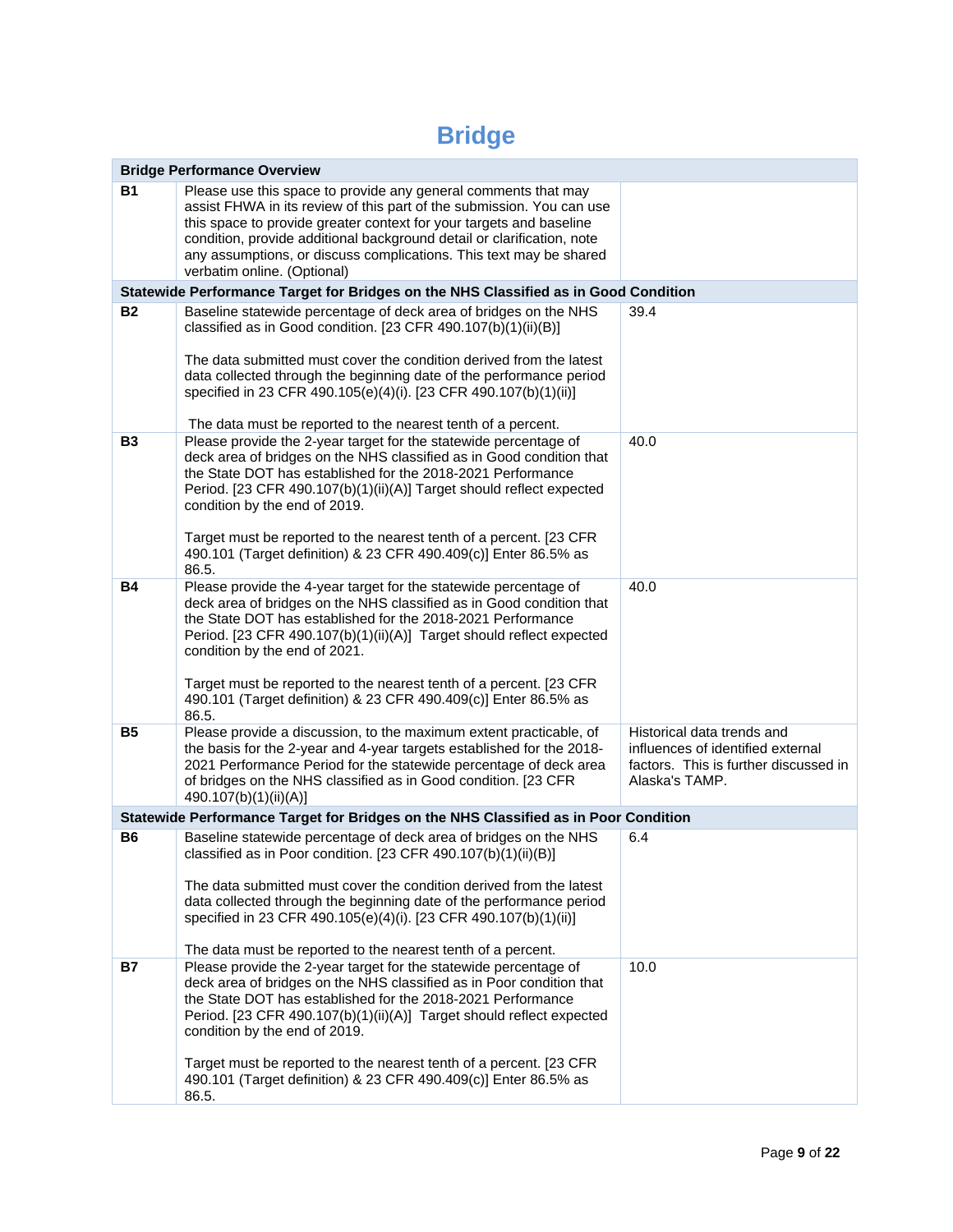| <b>B8</b>  | Please provide the 4-year target for the statewide percentage of<br>deck area of bridges on the NHS classified as in Poor condition that<br>the State DOT has established for the 2018-2021 Performance<br>Period. [23 CFR 490.107(b)(1)(ii)(A)] Target should reflect expected<br>condition by the end of 2021.<br>Target must be reported to the nearest tenth of a percent. [23 CFR<br>490.101 (Target definition) & 23 CFR 490.409(c)] Enter 86.5% as<br>86.5.                                                                                                       | 10.0                                                                                                                       |
|------------|--------------------------------------------------------------------------------------------------------------------------------------------------------------------------------------------------------------------------------------------------------------------------------------------------------------------------------------------------------------------------------------------------------------------------------------------------------------------------------------------------------------------------------------------------------------------------|----------------------------------------------------------------------------------------------------------------------------|
| <b>B9</b>  | Please provide a discussion, to the maximum extent practicable, of<br>the basis for the 2-year and 4-year targets established for the 2018-<br>2021 Performance Period for the statewide percentage of deck area<br>of bridges on the NHS classified as in Poor condition. [23 CFR<br>490.107(b)(1)(ii)(A)]                                                                                                                                                                                                                                                              | Historical data trends and<br>influences of identified external<br>factors. This is further discussed in<br>Alaska's TAMP. |
| targets.   | The line above marks the end of the required reporting. Everything below this line is related to optional                                                                                                                                                                                                                                                                                                                                                                                                                                                                |                                                                                                                            |
|            | Optional Additional Bridge Performance Target #1 [23 CFR 490.105(e)(3)]                                                                                                                                                                                                                                                                                                                                                                                                                                                                                                  |                                                                                                                            |
| <b>B10</b> | Which measure are you establishing an optional additional target?                                                                                                                                                                                                                                                                                                                                                                                                                                                                                                        |                                                                                                                            |
|            | Percentage of deck area of Bridges on the NHS classified as in:                                                                                                                                                                                                                                                                                                                                                                                                                                                                                                          |                                                                                                                            |
| <b>B11</b> | Please indicate what area(s) the State DOT is establishing this<br>additional target for (UZA stands for Urbanized Area).                                                                                                                                                                                                                                                                                                                                                                                                                                                |                                                                                                                            |
|            | For each measure, a State DOT can only establish one additional<br>target for the non-UZA area within their State. They can establish<br>additional targets for any number and combination of UZAs.                                                                                                                                                                                                                                                                                                                                                                      |                                                                                                                            |
| <b>B12</b> | If this target is for a single UZA or group of UZAs, please indicate<br>which UZA(s) are included in this target. This field is not applicable if<br>the target is for the statewide urbanized area (all UZAs) or the non-<br>UZA area (Statewide Rural and Small Urban Areas).<br>Please enter the UZA with its official name, state abbreviation, and<br>then the 5-digit UZA code in parentheses. For example:<br>BIRMINGHAM, AL (07786).<br>For a group of UZAs, please separate them with a semi-colon. For<br>Example: BIRMINGHAM, AL (07786); AUBURN, AL (04033). |                                                                                                                            |
| <b>B13</b> | Please provide the baseline condition for the selected measure in<br>this target area. [23 CFR 490.107(b)(1)(ii)(B)]<br>The data submitted must cover the condition derived from the latest<br>data collected through the beginning date of the performance period<br>specified in 23 CFR 490.105(e)(4)(i). [23 CFR 490.107(b)(1)(ii)]<br>The data must be reported to the nearest tenth of a percent. [23 CFR]<br>490.101 (Target definition) & 23 CFR 490.409(c)] Enter 86.5% as<br>86.5.                                                                              |                                                                                                                            |
| <b>B14</b> | Please provide the 2-year target for the selected measure in this<br>target area that the State DOT has established for the 2018-2021<br>Performance Period. [23 CFR 490.107(b)(1)(ii)(A)] Target should<br>reflect expected condition by the end of 2019.<br>Target must be reported to the nearest tenth of a percent. [23 CFR<br>490.101 (Target definition) & 23 CFR 490.409(c)] Enter 86.5% as<br>86.5.                                                                                                                                                             |                                                                                                                            |
| <b>B15</b> | Please provide the 4-year target for the selected measure in the<br>target area that the State DOT has established for the 2018-2021<br>Performance Period. [23 CFR 490.107(b)(1)(ii)(A)] Target should<br>reflect expected condition by the end of 2021.                                                                                                                                                                                                                                                                                                                |                                                                                                                            |
|            | Target must be reported to the nearest tenth of a percent. [23 CFR<br>490.101 (Target definition) & 23 CFR 490.409(c)] Enter 86.5% as                                                                                                                                                                                                                                                                                                                                                                                                                                    |                                                                                                                            |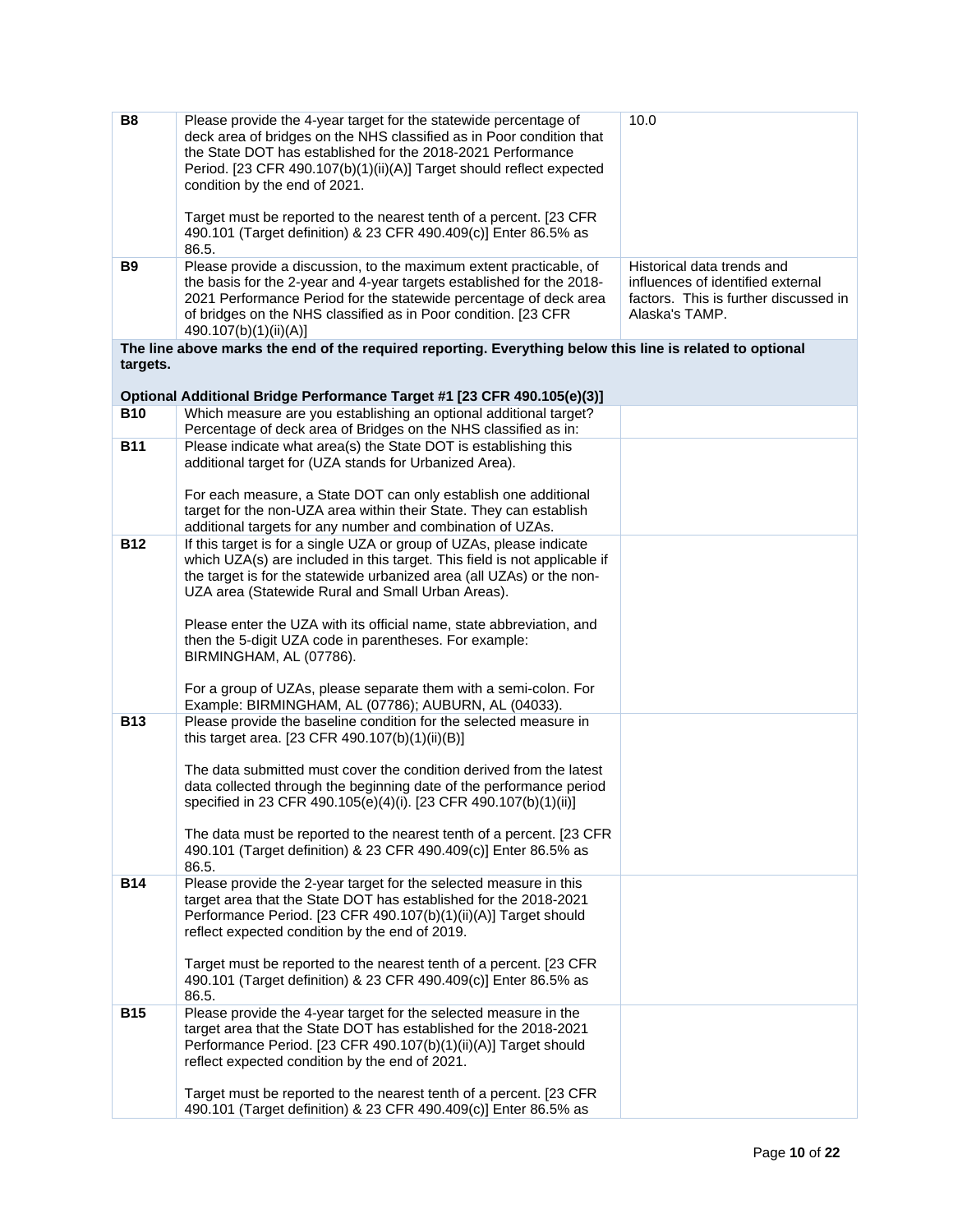|            | 86.5.                                                                                                                                                                                                                                                                                                                                                                |  |
|------------|----------------------------------------------------------------------------------------------------------------------------------------------------------------------------------------------------------------------------------------------------------------------------------------------------------------------------------------------------------------------|--|
| <b>B16</b> | Please provide a discussion, to the maximum extent practicable, of<br>the basis for the 2-year and 4-year targets established for the 2018-<br>2021 Performance Period for the selected measure in the target<br>area. [23 CFR 490.107(b)(1)(ii)(A)] Include the source of the<br>urbanized dataset used to establish the targets. [23 CFR]<br>490.107(b)(1)(ii)(D)] |  |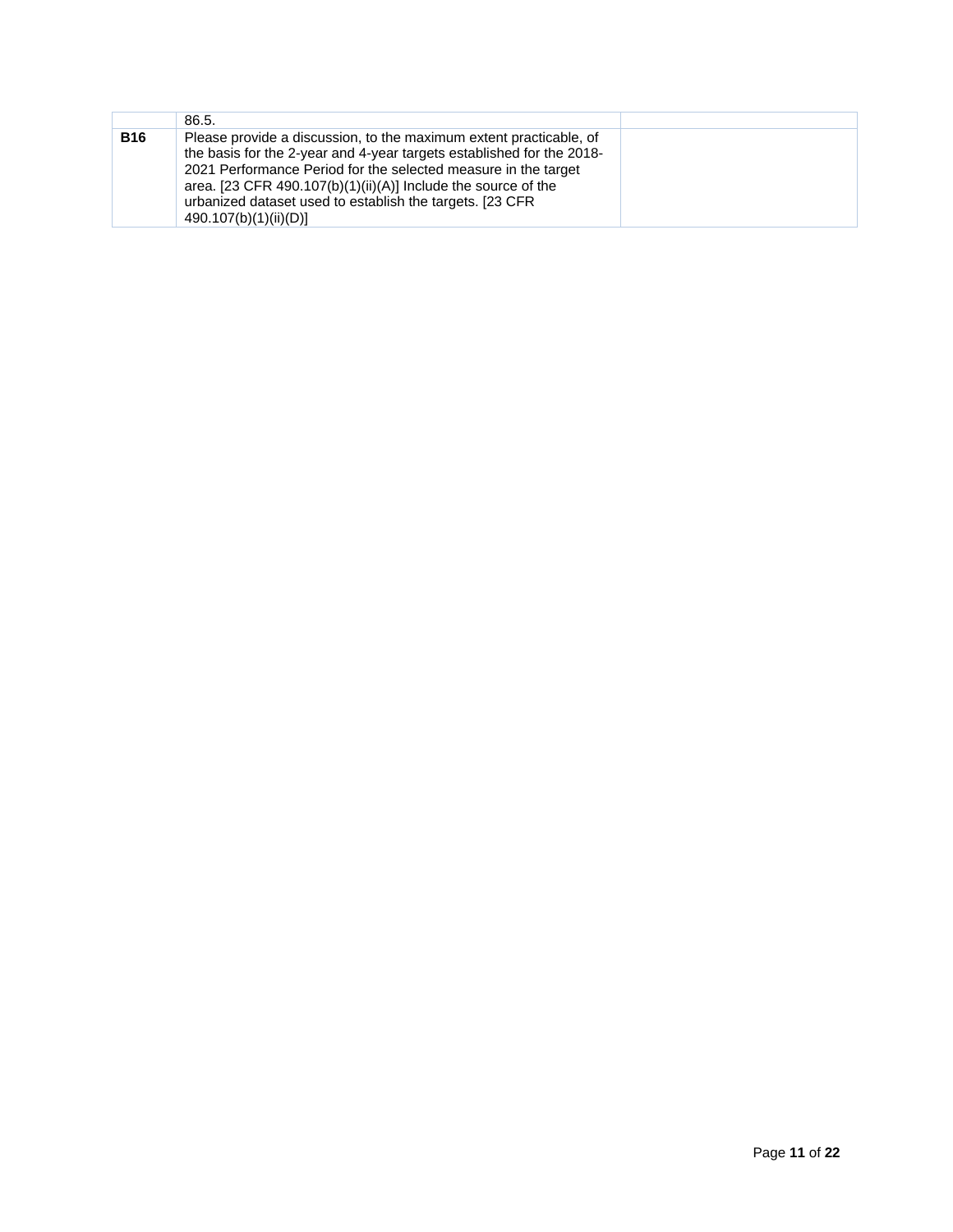## **Reliability**

|                     | <b>Travel Time Reliability Performance Overview</b>                                                                                                                                                                                                                                                                                                                                                                                                                                                                                 |                                                                                                                                                                                                                                                                                                    |
|---------------------|-------------------------------------------------------------------------------------------------------------------------------------------------------------------------------------------------------------------------------------------------------------------------------------------------------------------------------------------------------------------------------------------------------------------------------------------------------------------------------------------------------------------------------------|----------------------------------------------------------------------------------------------------------------------------------------------------------------------------------------------------------------------------------------------------------------------------------------------------|
| R <sub>1</sub>      | Please use this space to provide any general comments that may<br>assist FHWA in its review of this part of the submission. You can use<br>this space to provide greater context for your targets and baseline<br>performance, provide additional background detail or clarification,<br>note any assumptions, or discuss complications. This text may be<br>shared verbatim online. (Optional)                                                                                                                                     | Alaska DOT&PF has set<br>conservative targets due to large<br>gaps in the travel time data and<br>due to contributing factors such as<br>limited access control, lack of<br>connectivity and alternative route in<br>Alaska. As more data becomes<br>available we will re-evaluate the<br>targets. |
| <b>Reliable</b>     | Statewide Performance Target for the Percent of the Person-Miles Traveled on the Interstate That Are                                                                                                                                                                                                                                                                                                                                                                                                                                |                                                                                                                                                                                                                                                                                                    |
| R <sub>2</sub>      | Baseline percent of person-miles traveled on the Interstate that are<br>reliable. [23 CFR 490.107(b)(1)(ii)(B)]<br>The data submitted must cover the performance derived from the<br>latest data collected through the beginning date of the performance<br>period specified in 23 CFR 490.105(e)(4)(i). [23 CFR<br>490.107(b)(1)(ii)]<br>The data must be reported to the nearest tenth of a percent.                                                                                                                              | 95.5                                                                                                                                                                                                                                                                                               |
| R <sub>3</sub>      | Please provide the 2-year target for the percent of the person-miles<br>traveled on the Interstate that are reliable that the State DOT has<br>established for the 2018-2021 Performance Period. [23 CFR<br>490.107(b)(1)(ii)(A)] Target should reflect expected performance by<br>the end of 2019.<br>Target must be reported to the nearest tenth of a percent. [23 CFR<br>490.101 (Target definition) & 23 CFR 490.513(b)] Enter 86.5% as<br>86.5.                                                                               | 92.0                                                                                                                                                                                                                                                                                               |
| R4                  | Please provide the 4-year target for the percent of the person-miles<br>traveled on the Interstate that are reliable that the State DOT has<br>established for the 2018-2021 Performance Period. [23 CFR<br>490.107(b)(1)(ii)(A)] Target should reflect expected performance by<br>the end of 2021.<br>Target must be reported to the nearest tenth of a percent. [23 CFR<br>490.101 (Target definition) & 23 CFR 490.513(b)] Enter 86.5% as<br>86.5.                                                                               | 92.0                                                                                                                                                                                                                                                                                               |
| R <sub>5</sub>      | Please provide a discussion, to the maximum extent practicable, of<br>the basis for the 2-year and 4-year targets established for the 2018-<br>2021 Performance Period for the percent of the person-miles<br>traveled on the Interstate that are reliable. [23 CFR<br>490.107(b)(1)(ii)(A)]                                                                                                                                                                                                                                        | Conservative targets are<br>recommended due to large gaps in<br>the travel time data and due to<br>contributing factors such as limited<br>access control, lack of connectivity<br>and alternative route in Alaska.                                                                                |
| <b>Are Reliable</b> | Statewide Performance Target for the Percent of the Person-Miles Traveled on the Non-Interstate NHS That                                                                                                                                                                                                                                                                                                                                                                                                                            |                                                                                                                                                                                                                                                                                                    |
| R <sub>6</sub>      | Please provide the 4-year target for the percent of the person-miles<br>traveled on the non-Interstate NHS that are reliable that the State<br>DOT has established for the 2018-2021 Performance Period. [23<br>CFR 490.107(b)(1)(ii)(A)] Target should reflect expected<br>performance by the end of 2021.<br>Target must be reported to the nearest tenth of a percent. [23 CFR]<br>490.101 (Target definition) & 23 CFR 490.513(c)] Enter 86.5% as<br>86.5.<br>Note: For the first performance period only, baseline performance | 70.0                                                                                                                                                                                                                                                                                               |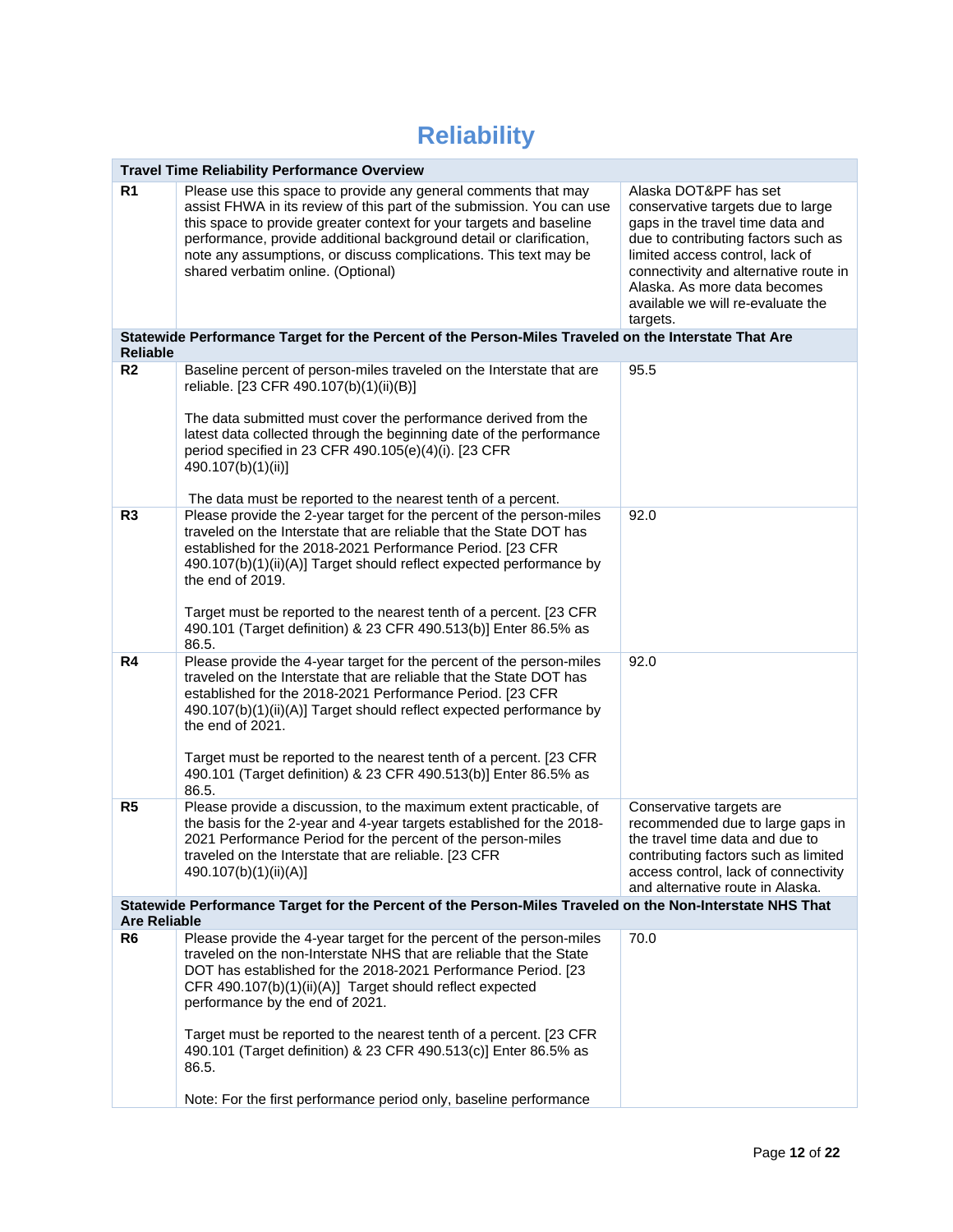|                 | and 2-year targets are not required for the Non-Interstate NHS<br>reliability measure. $[23$ CFR 490.105(e)(7)]                                                                                                                                                                         |                                                                                                                                                                                                                     |
|-----------------|-----------------------------------------------------------------------------------------------------------------------------------------------------------------------------------------------------------------------------------------------------------------------------------------|---------------------------------------------------------------------------------------------------------------------------------------------------------------------------------------------------------------------|
| R7              | Please provide a discussion, to the maximum extent practicable, of<br>the basis for the 4-year target established for the 2018-2021<br>Performance Period for the percent of the person-miles traveled on<br>the non-Interstate NHS that are reliable. [23 CFR<br>490.107(b)(1)(ii)(A)] | Conservative targets are<br>recommended due to large gaps in<br>the travel time data and due to<br>contributing factors such as limited<br>access control, lack of connectivity<br>and alternative route in Alaska. |
| targets.        | The line above marks the end of the required reporting. Everything below this line is related to optional                                                                                                                                                                               |                                                                                                                                                                                                                     |
|                 | Optional Additional Reliability Performance Target #1 - Reliable Travel Times [23 CFR 490.105(e)(3)]                                                                                                                                                                                    |                                                                                                                                                                                                                     |
| R8              | Which measure are you establishing optional additional targets?<br>Percentage of person miles on the:                                                                                                                                                                                   |                                                                                                                                                                                                                     |
| R9              | Please indicate what area(s) the State DOT is establishing this<br>additional target for (UZA stands for Urbanized Area).                                                                                                                                                               |                                                                                                                                                                                                                     |
|                 | For each measure, a State DOT can only establish one additional<br>target for the non-UZA area within their State. They can establish<br>additional targets for any number and combination of UZAs.                                                                                     |                                                                                                                                                                                                                     |
| <b>R10</b>      | If this target is for a single UZA or group of UZAs, please indicate                                                                                                                                                                                                                    |                                                                                                                                                                                                                     |
|                 | which UZA(s) are included in this target. This field is not applicable if<br>the target is for the statewide urbanized area (all UZAs) or the non-<br>UZA area (Statewide Rural and Small Urban Areas).                                                                                 |                                                                                                                                                                                                                     |
|                 | Please enter the UZA with its official name, state abbreviation, and<br>then the 5-digit UZA code in parentheses. For example:<br>BIRMINGHAM, AL (07786).                                                                                                                               |                                                                                                                                                                                                                     |
|                 | For a group of UZAs, please separate them with a semi-colon. For<br>Example: BIRMINGHAM, AL (07786); AUBURN, AL (04033).                                                                                                                                                                |                                                                                                                                                                                                                     |
| R <sub>11</sub> | Please provide the current baseline performance for the selected<br>measure in this target area. [23 CFR 490.107(b)(1)(ii)(B)]                                                                                                                                                          |                                                                                                                                                                                                                     |
|                 | The data submitted must cover the performance derived from the<br>latest data collected through the beginning date of the performance<br>period specified in 23 CFR 490.105(e)(4)(i). [23 CFR<br>490.107(b)(1)(ii)]                                                                     |                                                                                                                                                                                                                     |
|                 | The data must be reported to the nearest tenth of a percent. [23 CFR<br>490.101 (Target definition) & 23 CFR 490.513] Enter 86.5% as 86.5.                                                                                                                                              |                                                                                                                                                                                                                     |
|                 | Note: For the first performance period only, baseline performance<br>and 2-year targets are not required for the Non-Interstate NHS<br>reliability measure. [23 CFR 490.105(e)(7)]                                                                                                      |                                                                                                                                                                                                                     |
| R <sub>12</sub> | Please provide the 2-year target for the selected measure in this<br>target area that the State DOT has established for the 2018-2021<br>Performance Period. [23 CFR 490.107(b)(1)(ii)(A)] Target should<br>reflect expected performance by the end of 2019.                            |                                                                                                                                                                                                                     |
|                 | Target must be reported to the nearest tenth of a percent. [23 CFR]<br>490.101 (Target definition) & 23 CFR 490.513(c)] Enter 86.5% as<br>86.5.                                                                                                                                         |                                                                                                                                                                                                                     |
|                 | Note: For the first performance period only, baseline performance<br>and 2-year targets are not required for the Non-Interstate NHS<br>reliability measure. $[23$ CFR 490.105(e)(7)]                                                                                                    |                                                                                                                                                                                                                     |
| R <sub>13</sub> | Please provide the 4-year target for the selected measure in the<br>target area that the State DOT has established for the 2018-2021<br>Performance Period. [23 CFR 490.107(b)(1)(ii)(A)] Target should<br>reflect expected performance by the end of 2021.                             |                                                                                                                                                                                                                     |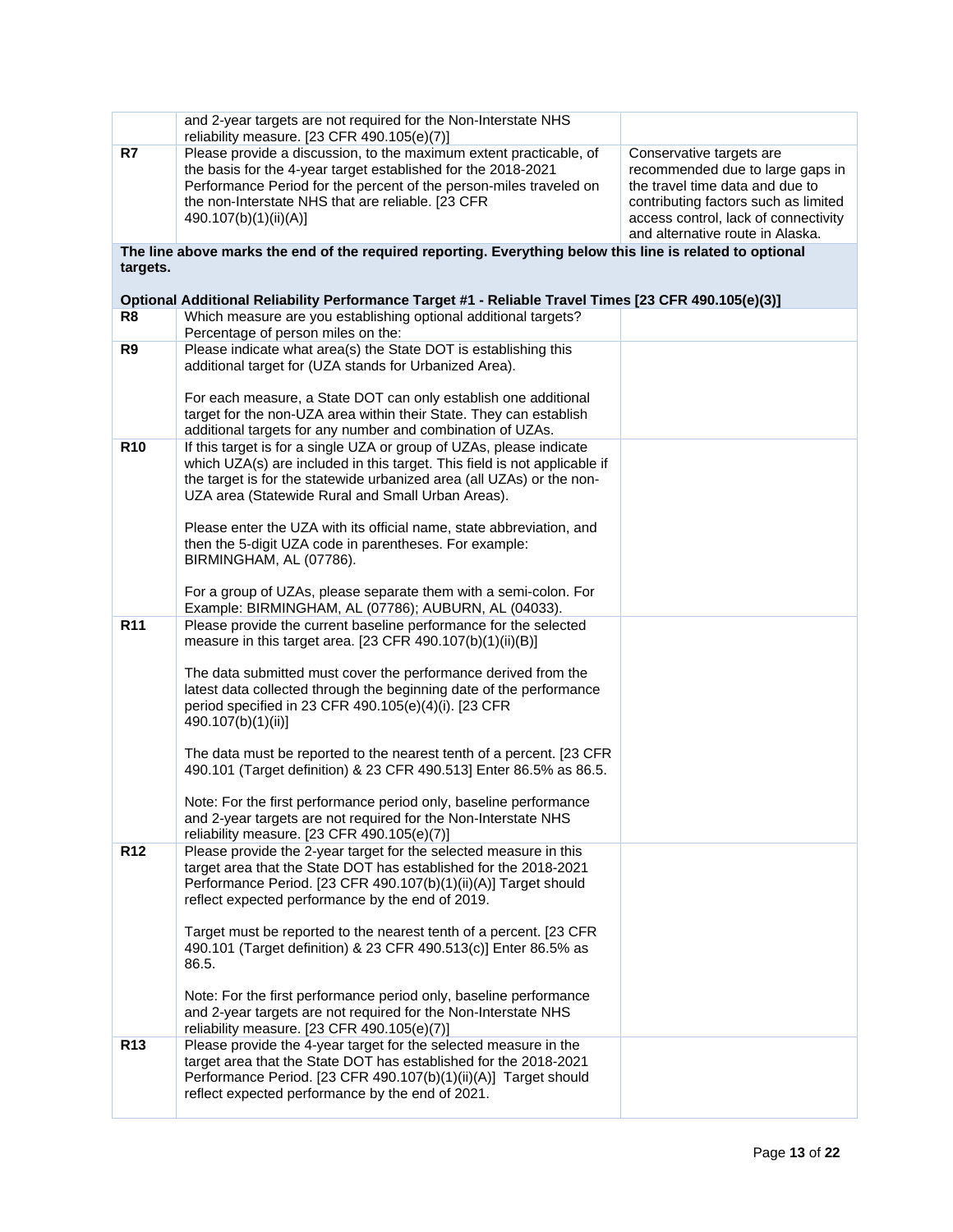|            | Target must be reported to the nearest tenth of a percent. [23 CFR]<br>490.101 (Target definition) & 23 CFR 490.513(b)] Enter 86.5% as<br>86.5.                                                                                                                                                                                                                    |  |
|------------|--------------------------------------------------------------------------------------------------------------------------------------------------------------------------------------------------------------------------------------------------------------------------------------------------------------------------------------------------------------------|--|
| <b>R14</b> | Please provide a discussion, to the maximum extent practicable, of<br>the basis for the 2-year and 4-year targets established for the 2018-<br>2021 Performance Period for the selected measure in the target<br>area. [23 CFR 490.107(b)(1)(ii)(A)]Include the source of the<br>urbanized dataset used to establish the targets. [23 CFR<br>490.107(b)(1)(ii)(D)] |  |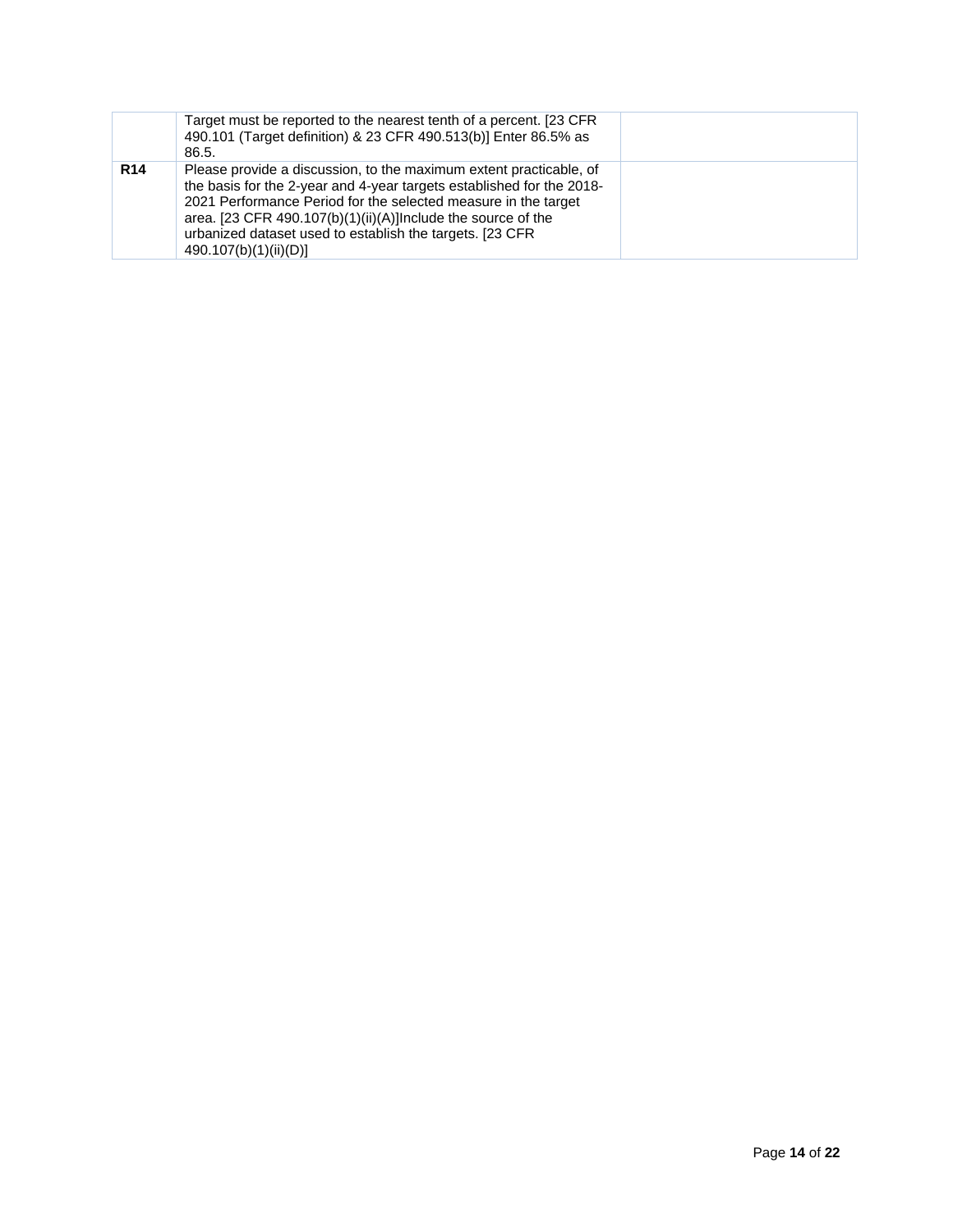## **Freight**

|                                                                                                           | <b>Freight Reliability (Movement) Performance Overview</b>                                                                                                                                                                                                                                                                                                                                                                                                           |                                                                                                                                                                                                                  |  |  |
|-----------------------------------------------------------------------------------------------------------|----------------------------------------------------------------------------------------------------------------------------------------------------------------------------------------------------------------------------------------------------------------------------------------------------------------------------------------------------------------------------------------------------------------------------------------------------------------------|------------------------------------------------------------------------------------------------------------------------------------------------------------------------------------------------------------------|--|--|
| F <sub>1</sub>                                                                                            | Please use this space to provide any general comments that may<br>assist FHWA in its review of this part of the submission. You can use<br>this space to provide greater context for your targets and baseline<br>performance, provide additional background detail or clarification,<br>note any assumptions, or discuss complications. This text may be<br>shared verbatim online. (Optional)                                                                      |                                                                                                                                                                                                                  |  |  |
| F <sub>2</sub>                                                                                            | Please attach a PDF document listing locations of truck freight<br>Yes, document was uploaded in<br>bottlenecks within the State, including those identified in the National<br>the Attachment tab.<br>Freight Strategic Plan. If the State DOT has prepared a State Freight<br>Plan under 49 U.S.C. 70202, within the last 2 years, then the State<br>Freight Plan may serve as the basis for identifying truck freight<br>bottlenecks. 23 CFR 490.107(b)(1)(ii)(E) |                                                                                                                                                                                                                  |  |  |
| F <sub>3</sub>                                                                                            | If the required document was not included in this biennial reporting,<br>please explain. (Optional).                                                                                                                                                                                                                                                                                                                                                                 |                                                                                                                                                                                                                  |  |  |
|                                                                                                           | Statewide Performance Target for the Truck Travel Time Reliability (TTTR) Index                                                                                                                                                                                                                                                                                                                                                                                      |                                                                                                                                                                                                                  |  |  |
| F4                                                                                                        | Baseline statewide Truck Travel Time Reliability Index. [23 CFR<br>490.107(b)(1)(ii)(B)]<br>The data submitted must cover the performance derived from the                                                                                                                                                                                                                                                                                                           | 1.84                                                                                                                                                                                                             |  |  |
|                                                                                                           | latest data collected through the beginning date of the performance<br>period specified in 23 CFR 490.105(e)(4)(i). [23 CFR<br>490.107(b)(1)(ii)]                                                                                                                                                                                                                                                                                                                    |                                                                                                                                                                                                                  |  |  |
| F <sub>5</sub>                                                                                            | The data must be reported to the nearest hundredth.<br>Please provide the 2-year target for the statewide Truck Travel Time<br>Reliability Index established for the 2018-2021 Performance Period.<br>[23 CFR 490.107(b)(1)(ii)(A)] Target should reflect expected<br>performance by the end of 2019.<br>Target must be reported to the nearest hundredth. [23 CFR 490.101<br>(Target definition) & 23 CFR 490.613(b)] For example, enter 2.54.                      | 2.00                                                                                                                                                                                                             |  |  |
| F <sub>6</sub>                                                                                            | Please provide the 4-year target for the statewide Truck Travel Time<br>Reliability Index established for the 2018-2021 Performance Period.<br>[23 CFR 490.107(b)(1)(ii)(A)] Target should reflect expected<br>performance by the end of 2021.<br>Target must be reported to the nearest hundredth. [23 CFR 490.101<br>(Target definition) & 23 CFR 490.613(b)] For example, enter 2.54.                                                                             | 2.00                                                                                                                                                                                                             |  |  |
| F7                                                                                                        | Please provide a discussion, to the maximum extent practicable, of<br>the basis for the 2-year and 4-year targets established for the 2018-<br>2021 Performance Period for the statewide Truck Travel Time<br>Reliability Index. [23 CFR 490.107(b)(1)(ii)(A)]                                                                                                                                                                                                       | Conservative targets were adopted<br>due to large gaps in the travel time<br>data and due to contributing factors<br>such as limited access control, lack<br>of connectivity, alternative routes,<br>and others. |  |  |
| The line above marks the end of the required reporting. Everything below this line is related to optional |                                                                                                                                                                                                                                                                                                                                                                                                                                                                      |                                                                                                                                                                                                                  |  |  |
| targets.                                                                                                  |                                                                                                                                                                                                                                                                                                                                                                                                                                                                      |                                                                                                                                                                                                                  |  |  |
| Optional Additional Freight Reliability Performance Target (TTTR) #1 [23 CFR 490.105(e)(3)]               |                                                                                                                                                                                                                                                                                                                                                                                                                                                                      |                                                                                                                                                                                                                  |  |  |
| F8                                                                                                        | Please indicate what area(s) the State DOT is establishing this<br>additional target for (UZA stands for Urbanized Area).                                                                                                                                                                                                                                                                                                                                            |                                                                                                                                                                                                                  |  |  |
|                                                                                                           | For each measure, a State DOT can only establish one additional<br>target for the non-UZA area within their State. They can establish<br>additional targets for any number and combination of UZAs.                                                                                                                                                                                                                                                                  |                                                                                                                                                                                                                  |  |  |
| F9                                                                                                        | If this target is for a single UZA or group of UZAs, please indicate<br>which UZA(s) are included in this target. This field is not applicable if<br>the target is for the statewide urbanized area (all UZAs) or the non-                                                                                                                                                                                                                                           |                                                                                                                                                                                                                  |  |  |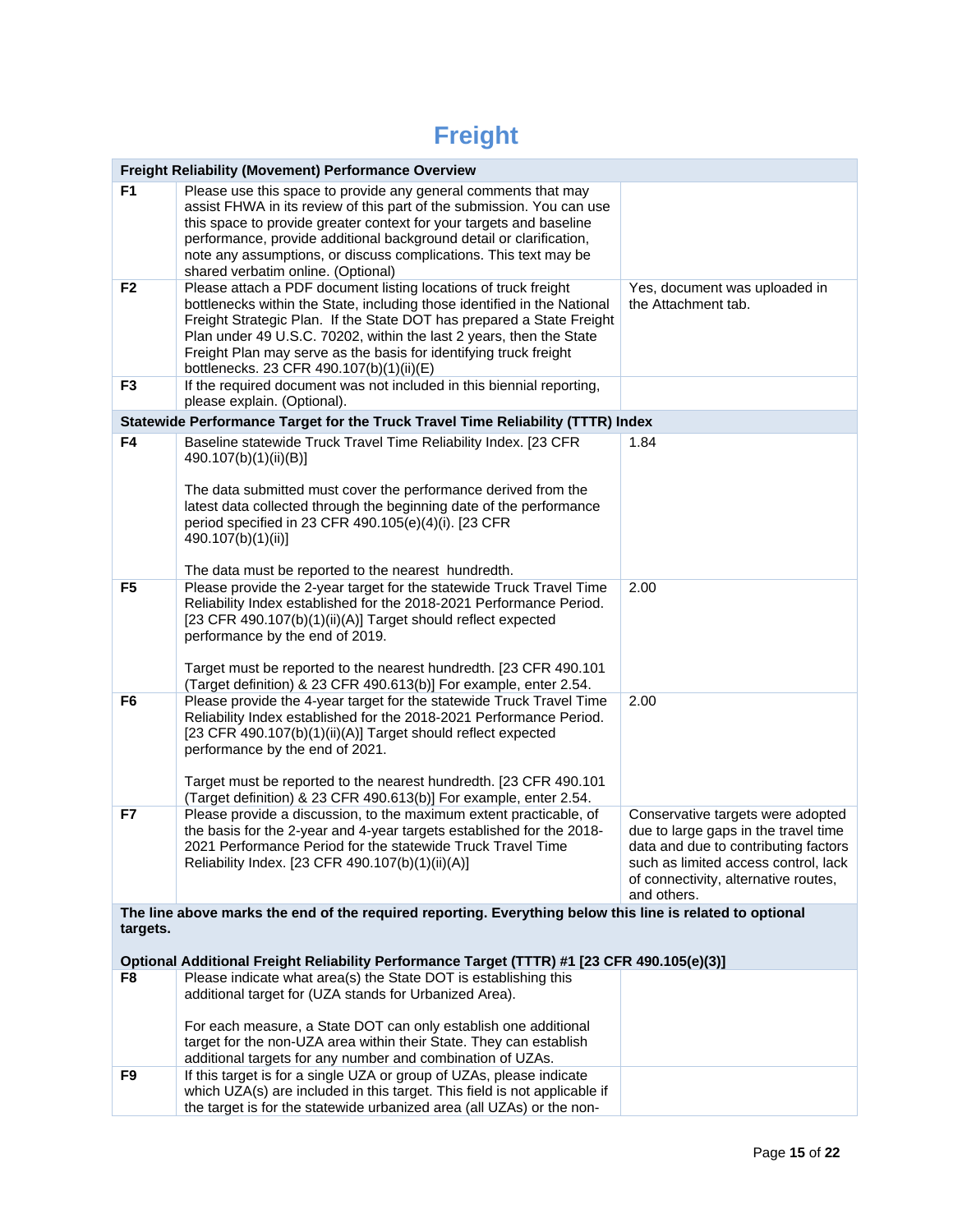|                 | UZA area (Statewide Rural and Small Urban Areas).                                                                                                                                                                                                                                                                                                                  |  |
|-----------------|--------------------------------------------------------------------------------------------------------------------------------------------------------------------------------------------------------------------------------------------------------------------------------------------------------------------------------------------------------------------|--|
|                 | Please enter the UZA with its official name, state abbreviation, and<br>then the 5-digit UZA code in parentheses. For example:<br>BIRMINGHAM, AL (07786).                                                                                                                                                                                                          |  |
|                 | For a group of UZAs, please separate them with a semi-colon. For<br>Example: BIRMINGHAM, AL (07786); AUBURN, AL (04033).                                                                                                                                                                                                                                           |  |
| F <sub>10</sub> | Please provide the baseline performance for this measure in this<br>target area. [23 CFR 490.107(b)(1)(ii)(B)]                                                                                                                                                                                                                                                     |  |
|                 | The data submitted must cover the performance derived from the<br>latest data collected through the beginning date of the performance<br>period specified in 23 CFR 490.105(e)(4)(i). [23 CFR<br>490.107(b)(1)(ii)]                                                                                                                                                |  |
|                 | The data must be reported to the nearest hundredth. [23 CFR<br>490.101 (Target definition) & 23 CFR 490.613(b)] For example,<br>enter 2.54.                                                                                                                                                                                                                        |  |
| F11             | Please provide the 2-year target for the measure in this target area<br>that the State DOT has established for the 2018-2021 Performance<br>Period. [23 CFR 490.107(b)(1)(ii)(A)] The target should reflect<br>expected performance by the end of 2019.                                                                                                            |  |
|                 | Target must be reported to the nearest hundredth. [23 CFR 490.101<br>(Target definition) & 23 CFR 490.613(b)] For example, enter 2.54.                                                                                                                                                                                                                             |  |
| F12             | Please provide the 4-year target for the measure in the target area<br>that the State DOT has established for the 2018-2021 Performance<br>Period. [23 CFR 490.107(b)(1)(ii)(A)] The target should reflect<br>expected performance by the end of 2021.                                                                                                             |  |
|                 | Target must be reported to the nearest hundredth. [23 CFR 490.101]<br>(Target definition) & 23 CFR 490.613(b)] For example, enter 2.54.                                                                                                                                                                                                                            |  |
| F <sub>13</sub> | Please provide a discussion, to the maximum extent practicable, of<br>the basis for the 2-year and 4-year targets established for the 2018-<br>2021 Performance Period for the selected measure in the target<br>area. [23 CFR 490.107(b)(1)(ii)(A)]Include the source of the<br>urbanized dataset used to establish the targets. [23 CFR<br>490.107(b)(1)(ii)(D)] |  |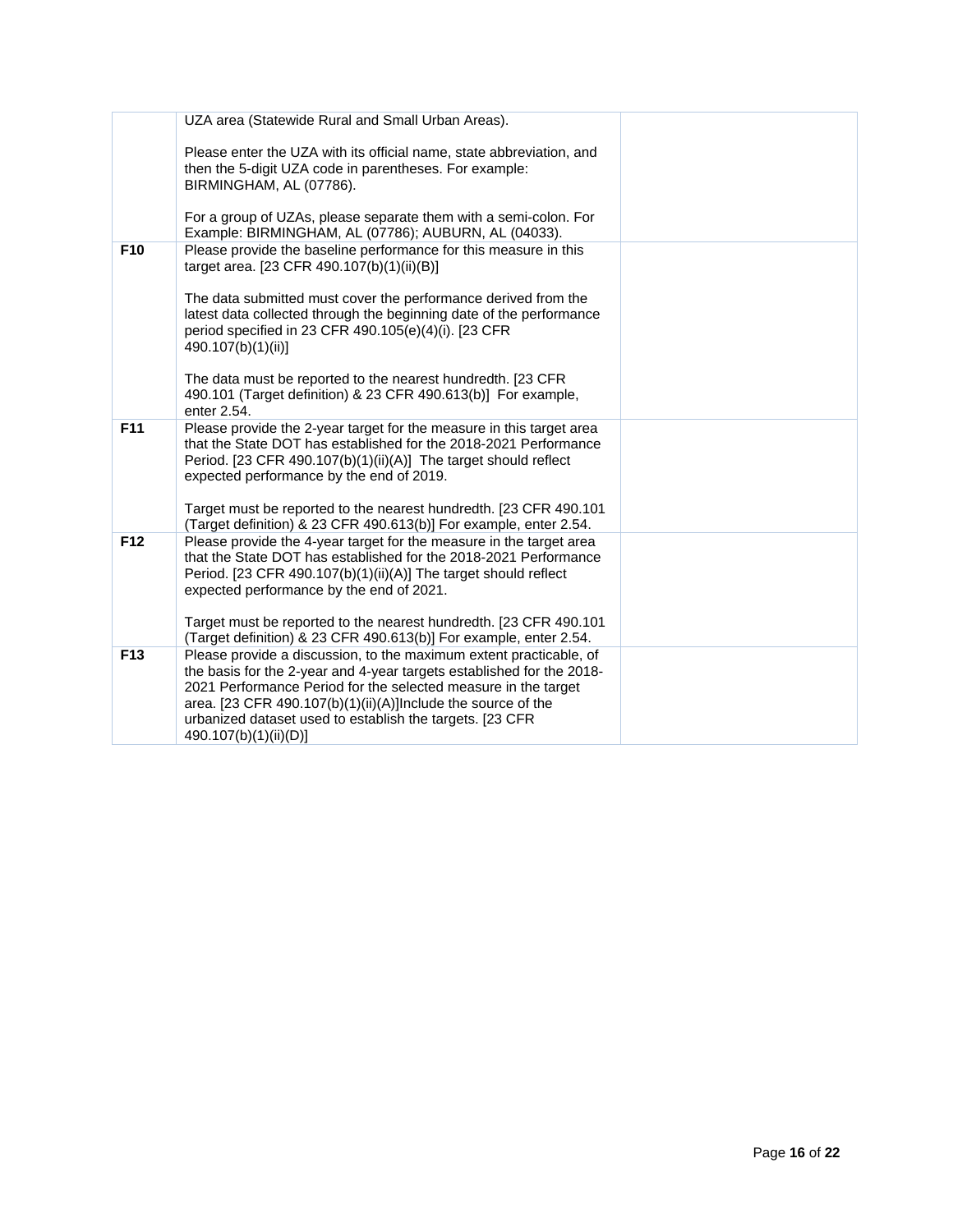## **Emissions**

|                                                            | <b>Emissions Reduction Performance Overview</b>                                                                                                                                                                                                                                                                                                                                                                                                                                                                                                     |                             |  |  |
|------------------------------------------------------------|-----------------------------------------------------------------------------------------------------------------------------------------------------------------------------------------------------------------------------------------------------------------------------------------------------------------------------------------------------------------------------------------------------------------------------------------------------------------------------------------------------------------------------------------------------|-----------------------------|--|--|
| E1                                                         | Please use this space to provide any general comments that may<br>assist FHWA in its review of this part of the submission. You can use<br>this space to provide greater context for your targets and baseline<br>performance, provide additional background detail or clarification,<br>note any assumptions, or discuss complications. This text may be<br>shared verbatim online. (Optional)                                                                                                                                                     |                             |  |  |
| E <sub>2</sub>                                             | Does the State include any areas designated as nonattainment or<br>maintenance for PM2.5?<br>Note: Based on the response to E2, the State is required to provide<br>a statewide target for annual emissions reductions for PM2.5.                                                                                                                                                                                                                                                                                                                   | Yes                         |  |  |
| E <sub>3</sub>                                             | If the State includes any areas designated as nonattainment or<br>maintenance for PM2.5, are NOx and/or VOC a significant<br>contributor to PM2.5 emissions anywhere in the State?                                                                                                                                                                                                                                                                                                                                                                  | No significant contributors |  |  |
| E4                                                         | Does the State include any areas designated as nonattainment or<br>maintenance for PM10?<br>Note: Based on the response to E4, the State is required to provide<br>a statewide target for annual emissions reductions for PM10.                                                                                                                                                                                                                                                                                                                     | Yes                         |  |  |
| E <sub>5</sub>                                             | If the State includes any areas designated as nonattainment or<br>maintenance for PM10, are NOx and/or VOC a significant contributor<br>to PM10 emissions anywhere in the State?                                                                                                                                                                                                                                                                                                                                                                    | No significant contributors |  |  |
| E <sub>6</sub>                                             | Does the State include any areas designated as nonattainment or<br>maintenance for CO?<br>Note: Based on the response to E6, the State is required to provide<br>a statewide target for annual emissions reductions for CO.                                                                                                                                                                                                                                                                                                                         | Yes                         |  |  |
| E7                                                         | Does the State include any areas designated as nonattainment or<br>maintenance for ozone?                                                                                                                                                                                                                                                                                                                                                                                                                                                           | No                          |  |  |
| <b>Statewide Total Emission Reductions PM2.5 Target #1</b> |                                                                                                                                                                                                                                                                                                                                                                                                                                                                                                                                                     |                             |  |  |
| E11                                                        | Please provide the baseline estimated emissions reductions (daily<br>kilograms) of PM2.5. [23 CFR 490.107(b)(1)(ii)(B) & 23 CFR<br>490.107(c)(3)(ii)(D)]<br>The baseline data for the performance period must include the<br>cumulative statewide estimated emissions reductions (daily<br>kilograms) for the previous 4 federal fiscal years before the start of<br>the performance period.<br>The data must be reported to the nearest one thousandths. [23 CFR<br>490.101 (Target definition) & 23 CFR 490.811(b)] For example, enter<br>86.512. | 400.600                     |  |  |
| E12                                                        | Please provide the 2-year target for cumulative emissions reduction<br>(daily kilograms) of PM2.5 for the 2018-2021 Performance Period.<br>[23 CFR 490.107(b)(1)(ii)(A) & 23 CFR 490.107(c)(3)(ii)(B)] Target<br>should reflect expected performance by the end of Federal fiscal year<br>2019.<br>The target must be reported to the nearest one thousandths. [23<br>CFR 490.101 (Target definition) & 23 CFR 490.811(b)] For example,<br>enter 86.512.                                                                                            | 0.050                       |  |  |
| E13                                                        | Please provide the 4-year target for cumulative emissions reduction<br>(daily kilograms) of PM2.5 established for the 2018-2021<br>Performance Period. [23 CFR 490.107(b)(1)(ii)(A)] and [23 CFR<br>490.107(c)(3)(ii)(B)] Target should reflect expected performance by<br>the end of Federal fiscal year 2021.                                                                                                                                                                                                                                     | 0.050                       |  |  |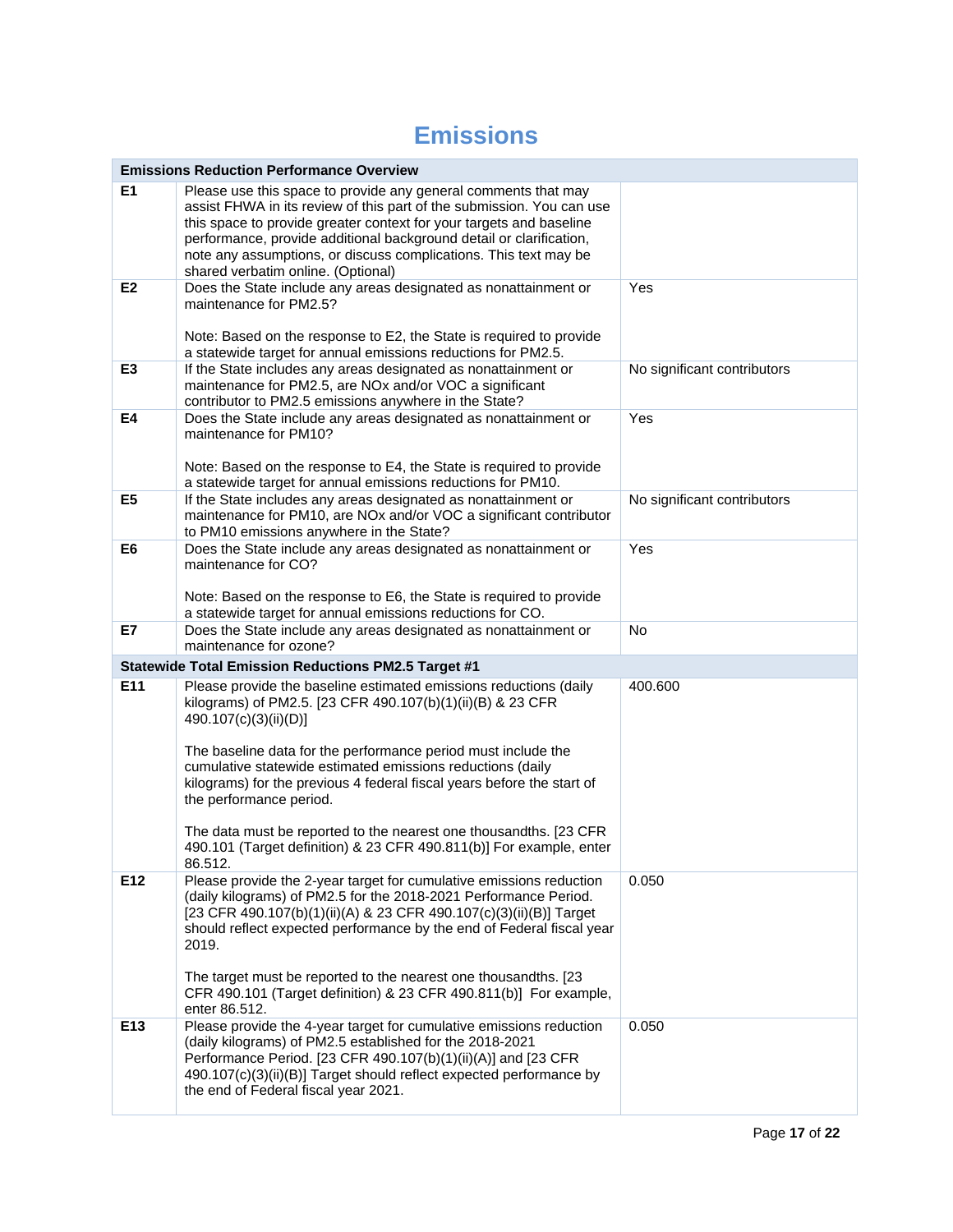|     | The target must be reported to the nearest one thousandths. [23]<br>CFR 490.101 (Target definition) & 23 CFR 490.811(b)] For example,<br>enter 86.512.                                                                                                                                                                                                                                                                                                                                                                                                                                                                                                                                                                                                                                              |                                                                                                                                                                                                                                                                                                                                                                                                                                         |
|-----|-----------------------------------------------------------------------------------------------------------------------------------------------------------------------------------------------------------------------------------------------------------------------------------------------------------------------------------------------------------------------------------------------------------------------------------------------------------------------------------------------------------------------------------------------------------------------------------------------------------------------------------------------------------------------------------------------------------------------------------------------------------------------------------------------------|-----------------------------------------------------------------------------------------------------------------------------------------------------------------------------------------------------------------------------------------------------------------------------------------------------------------------------------------------------------------------------------------------------------------------------------------|
| E14 | Please provide a discussion, to the maximum extent practicable, of<br>The goal for the initial performance<br>the basis for the 2-year and 4-year targets established for 2018-2021<br>period is to establish reasonable<br>Performance Period for cumulative emissions reduction (daily<br>targets that reflect historical<br>kilograms) of PM2.5. [23 CFR 490.107(b)(1)(ii)(A)]<br>emissions benefits achieved by<br>CMAQ funded projects and<br>account for variability in benefits by<br>project type. Conservative targets<br>are recommended for due to<br>several factors that include data<br>gaps to quantify benefits from<br>certain measures and uncertainty<br>in forecasting future reductions<br>based on year to year variability in<br>historical CMAQ funded project<br>benefits. |                                                                                                                                                                                                                                                                                                                                                                                                                                         |
|     | <b>Statewide Total Emission Reductions NOx Target #2</b>                                                                                                                                                                                                                                                                                                                                                                                                                                                                                                                                                                                                                                                                                                                                            |                                                                                                                                                                                                                                                                                                                                                                                                                                         |
| E15 | Please provide the baseline estimated emissions reductions (daily<br>kilograms) of NOx. [23 CFR 490.107(b)(1)(ii)(B) & 23 CFR<br>490.107(c)(3)(ii)(D)]<br>The baseline data for the performance period must include the<br>cumulative statewide estimated emissions reductions (daily<br>kilograms) for the previous 4 federal fiscal years before the start of<br>the performance period.<br>The data must be reported to the nearest one thousandths. [23 CFR<br>490.101 (Target definition) & 23 CFR 490.811(b)] For example, enter<br>86.512.                                                                                                                                                                                                                                                   | 4663.000                                                                                                                                                                                                                                                                                                                                                                                                                                |
| E16 | Please provide the 2-year target for cumulative emissions reduction<br>(daily kilograms) of NOx established for the 2018-2021 Performance<br>Period. [23 CFR 490.107(b)(1)(ii)(A) & 23 CFR 490.107(c)(3)(ii)(B)]<br>Target should reflect expected performance by the end of Federal<br>fiscal year 2019.<br>The target must be reported to the nearest one thousandths. [23<br>CFR 490.101 (Target definition) & 23 CFR 490.811(b)] For example,<br>enter 86.512.                                                                                                                                                                                                                                                                                                                                  | 0.050                                                                                                                                                                                                                                                                                                                                                                                                                                   |
| E17 | Please provide the 4-year target for cumulative emissions reduction<br>(daily kilograms) of NOx established for the 2018-2021 Performance<br>Period. [23 CFR 490.107(b)(1)(ii)(A) & 23 CFR 490.107(c)(3)(ii)(B)]<br>Target should reflect expected performance by the end of Federal<br>fiscal year 2021.<br>The target must be reported to the nearest one thousandths. [23<br>CFR 490.101 (Target definition) & 23 CFR 490.811(b)] For example,<br>enter 86.512.                                                                                                                                                                                                                                                                                                                                  | 0.050                                                                                                                                                                                                                                                                                                                                                                                                                                   |
| E18 | Please provide a discussion, to the maximum extent practicable, of<br>the basis for the 2-year and 4-year targets established for the 2018-<br>2021 Performance Period for cumulative emissions reduction (daily<br>kilograms) of NOx. [23 CFR 490.107(b)(1)(ii)(A)]                                                                                                                                                                                                                                                                                                                                                                                                                                                                                                                                | The goal for the initial performance<br>period is to establish reasonable<br>targets that reflect historical<br>emissions benefits achieved by<br>CMAQ funded projects and<br>account for variability in benefits by<br>project type. Conservative targets<br>are recommended for due to<br>several factors that include data<br>gaps to quantify benefits from<br>certain measures and uncertainty<br>in forecasting future reductions |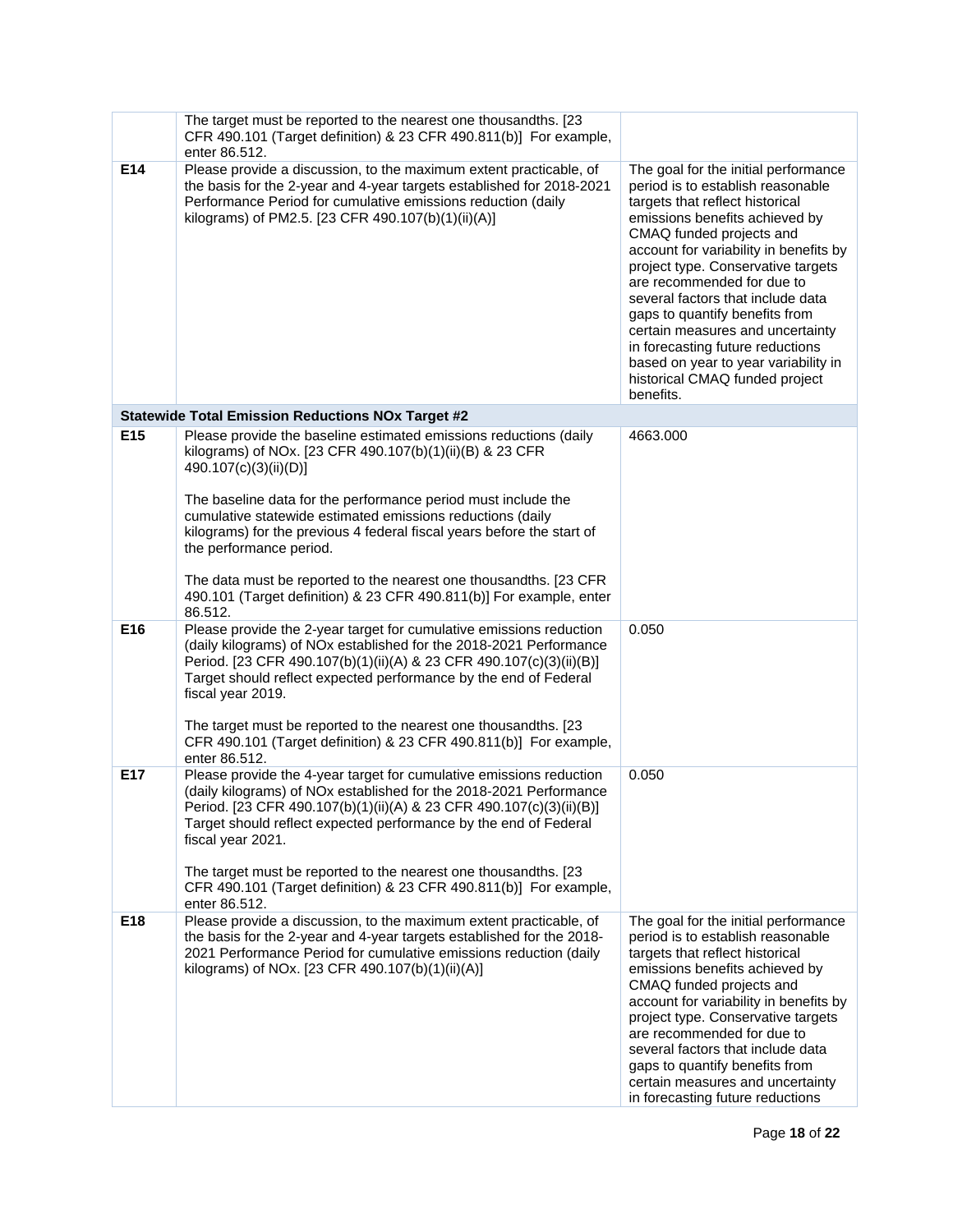|     |                                                                                                                                                                                                                                                                                                               | based on year to year variability in<br>historical CMAQ funded project<br>benefits. |  |
|-----|---------------------------------------------------------------------------------------------------------------------------------------------------------------------------------------------------------------------------------------------------------------------------------------------------------------|-------------------------------------------------------------------------------------|--|
|     | <b>Statewide Total Emission Reductions VOC Target #3</b>                                                                                                                                                                                                                                                      |                                                                                     |  |
| E19 | Please provide the baseline estimated emissions reductions (daily<br>kilograms) of VOC. [23 CFR 490.107(b)(1)(ii)(B) & 23 CFR<br>490.107(c)(3)(ii)(D)]                                                                                                                                                        |                                                                                     |  |
|     | The baseline data for the performance period must include the<br>cumulative statewide estimated emissions reductions (daily<br>kilograms) for the previous 4 federal fiscal years before the start of<br>the performance period.                                                                              |                                                                                     |  |
|     | The data must be reported to the nearest one thousandths. [23 CFR]<br>490.101 (Target definition) & 23 CFR 490.811(b)] For example, enter<br>86.512.                                                                                                                                                          |                                                                                     |  |
| E20 | Please provide the 2-year target for cumulative emissions reduction<br>(daily kilograms) of VOC established for the 2018-2021 Performance<br>Period. [23 CFR 490.107(b)(1)(ii)(A)] and [23 CFR<br>490.107(c)(3)(ii)(B)] Target should reflect expected performance by<br>the end of Federal fiscal year 2019. |                                                                                     |  |
|     | The target must be reported to the nearest one thousandths. [23<br>CFR 490.101 (Target definition) & 23 CFR 490.811(b)] For example,<br>enter 86.512.                                                                                                                                                         |                                                                                     |  |
| E21 | Please provide the 4-year target for cumulative emissions reduction<br>(daily kilograms) of VOC established for the 2018-2021 Performance<br>Period. [23 CFR 490.107(b)(1)(ii)(A)] and [23 CFR<br>490.107(c)(3)(ii)(B)] Target should reflect expected performance by<br>the end of Federal fiscal year 2021. |                                                                                     |  |
|     | The target must be reported to the nearest one thousandths. [23<br>CFR 490.101 (Target definition) & 23 CFR 490.811(b)] For example,<br>enter 86.512.                                                                                                                                                         |                                                                                     |  |
| E22 | Please provide a discussion, to the maximum extent practicable, of<br>the basis for the 2-year and 4-year targets established for the 2018-<br>2021 Performance Period for cumulative emissions reduction (daily<br>kilograms) of VOC. [23 CFR 490.107(b)(1)(ii)(A)]                                          |                                                                                     |  |
|     | <b>Statewide Total Emission Reductions PM10 Target #4</b>                                                                                                                                                                                                                                                     |                                                                                     |  |
| E23 | Please provide the baseline estimated emissions reductions (daily<br>kilograms) of PM10. [23 CFR 490.107(b)(1)(ii)(B) & 23 CFR<br>490.107(c)(3)(ii)(D)]                                                                                                                                                       | 1943.000                                                                            |  |
|     | The baseline data for the performance period must include the<br>cumulative statewide estimated emissions reductions (daily<br>kilograms) for the previous 4 federal fiscal years before the start of<br>the performance period.                                                                              |                                                                                     |  |
|     | The data must be reported to the nearest one thousandths. [23 CFR]<br>490.101 (Target definition) & 23 CFR 490.811(b)] For example, enter<br>86.512.                                                                                                                                                          |                                                                                     |  |
| E24 | Please provide the 2-year target for cumulative emissions reduction<br>(daily kilograms) of PM10 established for the 2018-2021<br>Performance Period. [23 CFR 490.107(b)(1)(ii)(A) & 23 CFR<br>490.107(c)(3)(ii)(B)] Target should reflect expected performance by<br>the end of Federal fiscal year 2019.    | 2.000                                                                               |  |
|     | The target must be reported to the nearest one thousandths. [23<br>CFR 490.101 (Target definition) & 23 CFR 490.811(b)] For example,<br>enter 86.512.                                                                                                                                                         |                                                                                     |  |
| E25 | Please provide the 4-year target for cumulative emissions reduction                                                                                                                                                                                                                                           | 4.000                                                                               |  |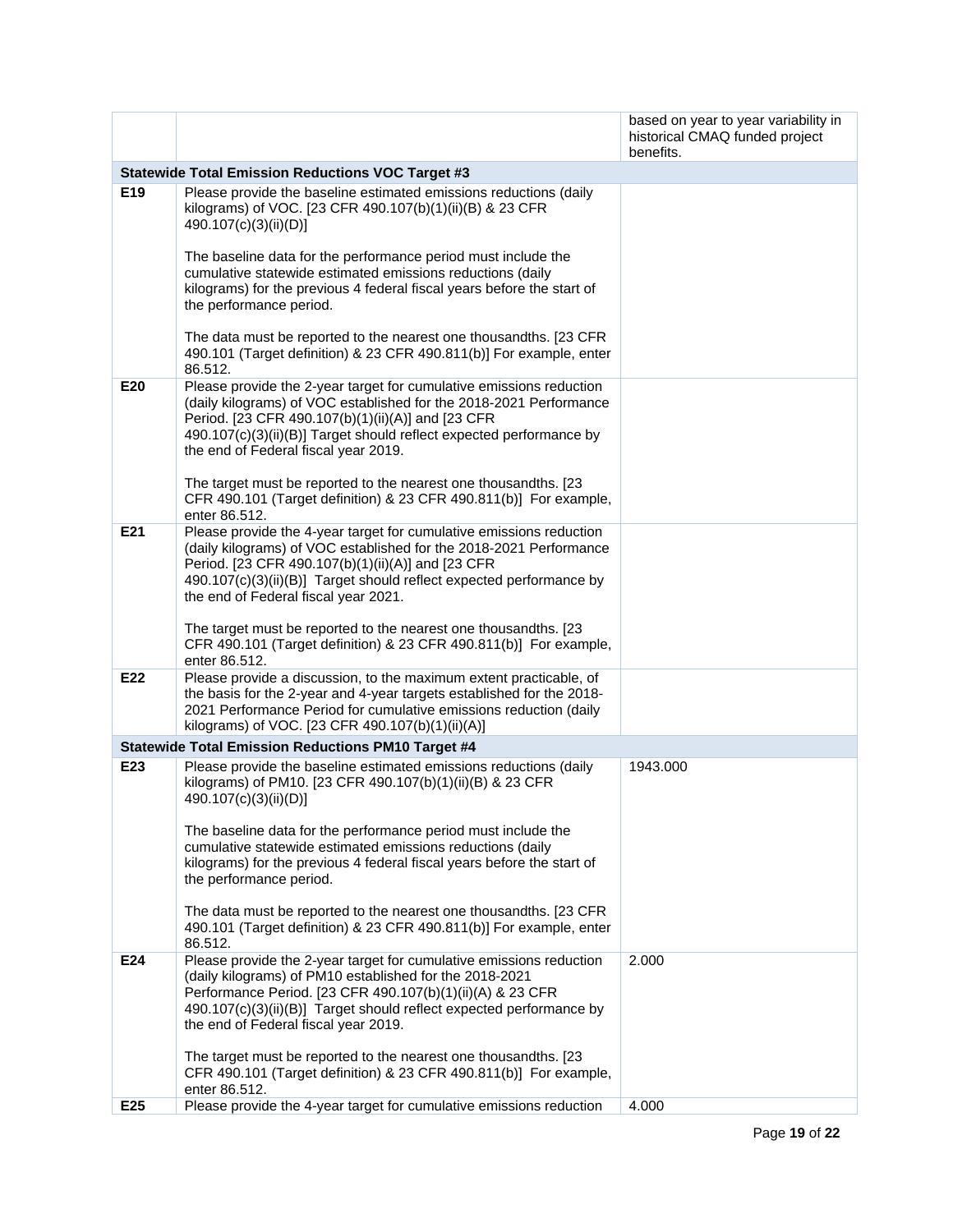| E26 | (daily kilograms) of PM10 established for the 2018-2021<br>Performance Period. [23 CFR 490.107(b)(1)(ii)(A) & 23 CFR<br>490.107(c)(3)(ii)(B)] Target should reflect expected performance by<br>the end of Federal fiscal year 2021.<br>The target must be reported to the nearest one thousandths. [23<br>CFR 490.101 (Target definition) & 23 CFR 490.811(b)] For example,<br>enter 86.512.<br>Please provide a discussion, to the maximum extent practicable, of | Conservative targets are                                                                                                                                                                                                                                                                                                                                                         |
|-----|--------------------------------------------------------------------------------------------------------------------------------------------------------------------------------------------------------------------------------------------------------------------------------------------------------------------------------------------------------------------------------------------------------------------------------------------------------------------|----------------------------------------------------------------------------------------------------------------------------------------------------------------------------------------------------------------------------------------------------------------------------------------------------------------------------------------------------------------------------------|
|     | the basis for the 2-year and 4-year targets established for the 2018-<br>2021 Performance Period for cumulative emissions reduction (daily<br>kilograms) the PM10. [23 CFR 490.107(b)(1)(ii)(A)]                                                                                                                                                                                                                                                                   | recommended for the initial<br>performance period due to several<br>factors that include data gaps to<br>quantify benefits from certain<br>measures, inconsistencies in<br>calculation methods between state<br>and regional agencies and<br>uncertainty in forecasting future<br>reductions based on year to year<br>variability in historical CMAQ<br>funded project benefits. |
|     | <b>Statewide Total Emission Reductions CO Target #5</b>                                                                                                                                                                                                                                                                                                                                                                                                            |                                                                                                                                                                                                                                                                                                                                                                                  |
| E27 | Please provide the baseline estimated emissions reductions (daily<br>kilograms) of CO. [23 CFR 490.107(b)(1)(ii)(B) & 23 CFR<br>490.107(c)(3)(ii)(D)]<br>The baseline data for the performance period must include the<br>cumulative statewide estimated emissions reductions (daily<br>kilograms) for the previous 4 federal fiscal years before the start of<br>the performance period.                                                                          | 5023.000                                                                                                                                                                                                                                                                                                                                                                         |
|     | The data must be reported to the nearest one thousandths. [23 CFR<br>490.101 (Target definition) & 23 CFR 490.811(b)] For example, enter<br>86.512.                                                                                                                                                                                                                                                                                                                |                                                                                                                                                                                                                                                                                                                                                                                  |
| E28 | Please provide the 2-year target for cumulative emissions reduction<br>(daily kilograms) of CO established for the 2018-2021 Performance<br>Period. [23 CFR 490.107(b)(1)(ii)(A) & 23 CFR 490.107(c)(3)(ii)(B)]<br>Target should reflect expected performance by the end of Federal<br>fiscal year 2019.<br>The target must be reported to the nearest one thousandths. [23                                                                                        | 20.000                                                                                                                                                                                                                                                                                                                                                                           |
|     | CFR 490.101 (Target definition) & 23 CFR 490.811(b)] For example,<br>enter 86.512.                                                                                                                                                                                                                                                                                                                                                                                 |                                                                                                                                                                                                                                                                                                                                                                                  |
| E29 | Please provide the 4-year target for cumulative emissions reduction<br>(daily kilograms) of CO established for the 2018-2021 Performance<br>Period. [23 CFR 490.107(b)(1)(ii)(A) & 23 CFR 490.107(c)(3)(ii)(B)]<br>Target should reflect expected performance by the end of Federal<br>fiscal year 2021.<br>The target must be reported to the nearest one thousandths. [23<br>CFR 490.101 (Target definition) & 23 CFR 490.811(b)] For example,                   | 40.000                                                                                                                                                                                                                                                                                                                                                                           |
| E30 | enter 86.512.<br>Please provide a discussion, to the maximum extent practicable, of<br>the basis for the 2-year and 4-year targets established for the 2018-<br>2021 Performance Period for cumulative emissions reduction (daily<br>kilograms) of CO. [23 CFR 490.107(b)(1)(ii)(A)]                                                                                                                                                                               | Conservative targets are<br>recommended for the initial<br>performance period due to several<br>factors that include data gaps to<br>quantify benefits from certain<br>measures, inconsistencies in<br>calculation methods between state<br>and regional agencies and<br>uncertainty in forecasting future<br>reductions based on year to year                                   |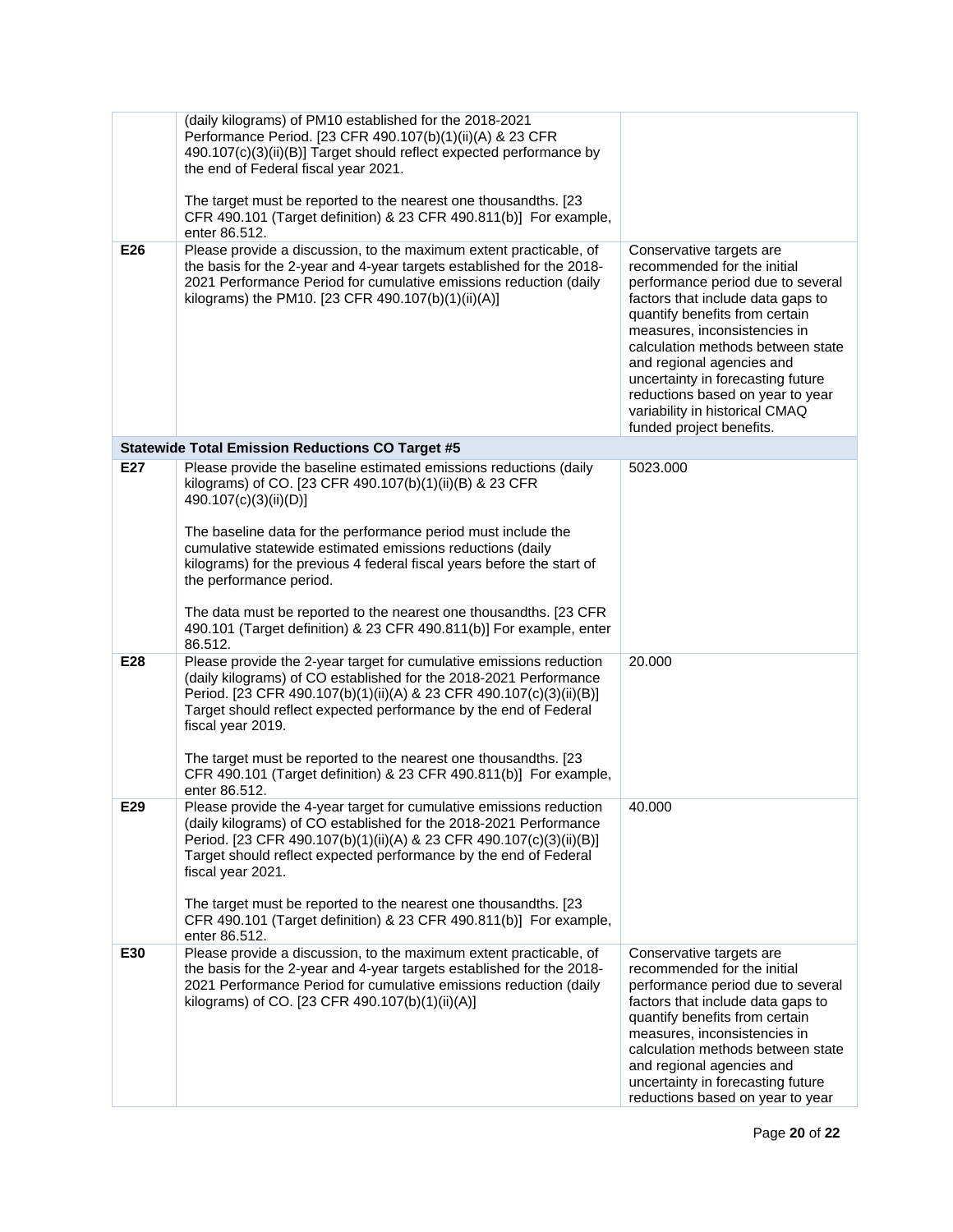|          |                                                                                                                                            | variability in historical CMAQ<br>funded project benefits. |
|----------|--------------------------------------------------------------------------------------------------------------------------------------------|------------------------------------------------------------|
|          | The line above marks the end of the required reporting. Everything below this line is related to optional                                  |                                                            |
| targets. |                                                                                                                                            |                                                            |
|          | Optional Additional Emission Reductions Target #1 [23 CFR 490.105(e)(9)(iv)]                                                               |                                                            |
| E31      | Please use this space to provide any general comments that may                                                                             |                                                            |
|          | assist FHWA in its review of this part of the submission. (Optional)                                                                       |                                                            |
|          | This item may be used to provide additional background detail or                                                                           |                                                            |
|          | clarification on items included in this submission, note any                                                                               |                                                            |
|          | complications, direct attention to areas of concern, ask questions, or<br>for other similar purposes. (No text limit)                      |                                                            |
| E32      | What pollutant does this optional additional target apply?                                                                                 |                                                            |
| E33      | Please indicate what non-attainment and maintenance area or                                                                                |                                                            |
|          | combination of areas that the State DOT is establishing this                                                                               |                                                            |
|          | additional target. Please list the area name(s) as it appears in the<br>EPA Green Book. [23 CFR 490.105(e)(9)(iv)] Separate multiple       |                                                            |
|          | names using semicolons.                                                                                                                    |                                                            |
| E34      | Please provide the baseline estimated emissions reductions (daily                                                                          |                                                            |
|          | kilograms) of the pollutant for the selected non-attainment and<br>maintenance area or combination of areas. [23 CFR                       |                                                            |
|          | 490.107(b)(1)(ii)(B)] and [23 CFR 490.107(c)(3)(ii)(D)]                                                                                    |                                                            |
|          |                                                                                                                                            |                                                            |
|          | The baseline data for the performance period must include the<br>cumulative statewide estimated emissions reductions (daily                |                                                            |
|          | kilograms) for the previous 4 federal fiscal years before the start of                                                                     |                                                            |
|          | the performance period.                                                                                                                    |                                                            |
|          | The target must be reported to the nearest one thousandths. [23                                                                            |                                                            |
|          | CFR 490.101 (Target definition) & 23 CFR 490.811(b)] For example,                                                                          |                                                            |
| E35      | enter 86.512.<br>Please provide the 2-year target for cumulative emissions reduction                                                       |                                                            |
|          | (daily kilograms) of the applicable pollutant for the 2018-2021                                                                            |                                                            |
|          | Performance Period for the selected non-attainment and<br>maintenance area or combination of areas. [23 CFR                                |                                                            |
|          | 490.107(b)(1)(ii)(A) & 23 CFR 490.107(c)(3)(ii)(B)] Target should                                                                          |                                                            |
|          | reflect expected performance by the end of Federal fiscal year 2019.                                                                       |                                                            |
|          | The target must be reported to the nearest one thousandths. [23                                                                            |                                                            |
|          | CFR 490.101 (Target definition) & 23 CFR 490.811(b)] For example,                                                                          |                                                            |
|          | enter 86.512.                                                                                                                              |                                                            |
| E36      | Please provide the 4-year target for cumulative emissions reduction<br>(daily kilograms) of the applicable pollutant for the 2018-2021     |                                                            |
|          | Performance Period for the selected non-attainment and                                                                                     |                                                            |
|          | maintenance area or combination of areas. [23 CFR<br>490.107(b)(1)(ii)(A) & 23 CFR 490.107(c)(3)(ii)(B)] Target should                     |                                                            |
|          | reflect expected performance by the end of Federal fiscal year 2021.                                                                       |                                                            |
|          |                                                                                                                                            |                                                            |
|          | The target must be reported to the nearest one thousandths. [23<br>CFR 490.101 (Target definition) & 23 CFR 490.811(b)] For example,       |                                                            |
|          | enter 86.512.                                                                                                                              |                                                            |
| E37      | Please provide a discussion, to the maximum extent practicable, of                                                                         |                                                            |
|          | the basis for the 2-year and 4-year targets established for the 2018-<br>2021 Performance Period for cumulative emissions reduction (daily |                                                            |
|          | kilograms) of the pollutant for the selected non-attainment and                                                                            |                                                            |
|          | maintenance area or combination of areas. [23 CFR<br>490.107(b)(1)(ii)(A)]                                                                 |                                                            |
|          |                                                                                                                                            |                                                            |